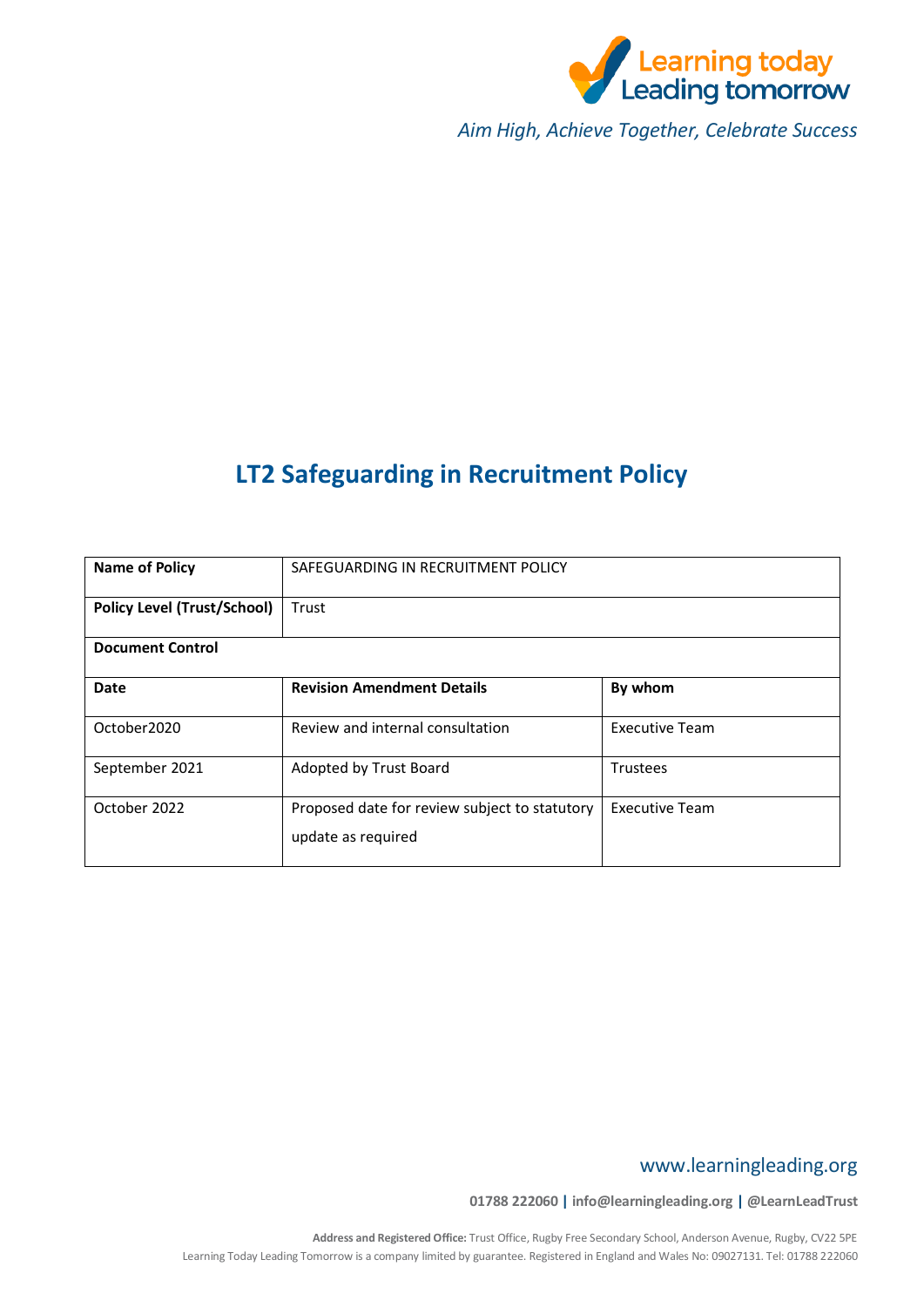

### **Table of Contents**

| Vision 4 |  |
|----------|--|
|          |  |
| Values 4 |  |
|          |  |
| 1.       |  |
| 1.1      |  |
|          |  |
|          |  |
| 1.2      |  |
| 1.3      |  |
| 1.4      |  |
| 1.5      |  |
| 1.6      |  |
| 1.7      |  |
| 1.8      |  |
| 1.9      |  |
| 2.       |  |
| 2.1      |  |
| 2.2      |  |
| 2.2.1    |  |
| 2.2.2    |  |
| 2.2.3    |  |
| 2.2.4    |  |
| 2.2.5    |  |
| 2.2.6    |  |
| 2.2.7    |  |
| 2.3      |  |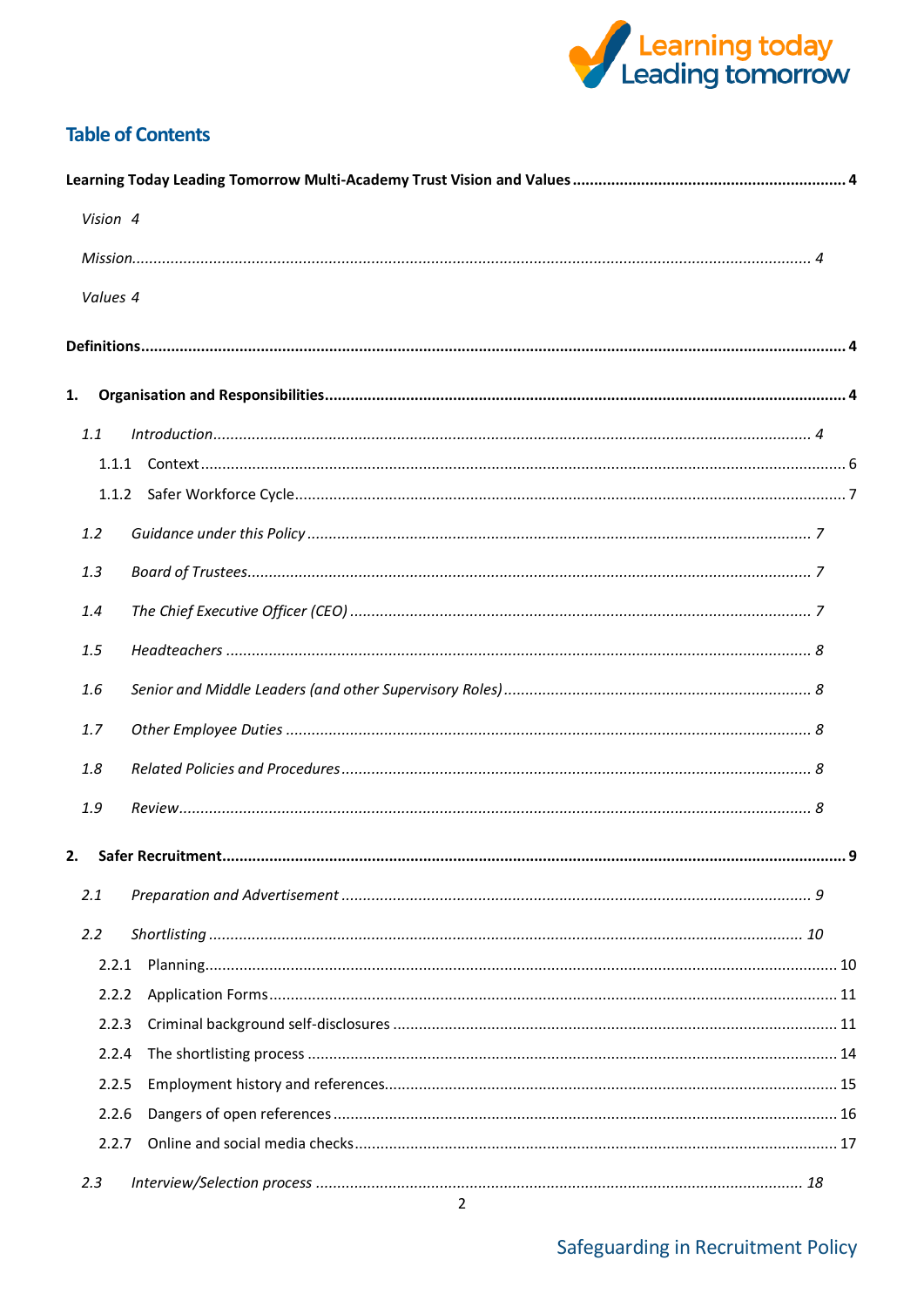# Learning today<br>Leading tomorrow

|    | 2.3.1 |  |
|----|-------|--|
|    | 2.3.2 |  |
|    | 2.4   |  |
|    | 2.4.1 |  |
|    | 2.4.2 |  |
|    | 2.4.3 |  |
|    | 2.4.4 |  |
|    | 2.4.5 |  |
| 3. |       |  |
|    | 3.1   |  |
| 4. |       |  |
|    | 4.1   |  |
| 5. |       |  |
|    | 5.1   |  |
| 6. |       |  |
| 7. |       |  |
| 8. |       |  |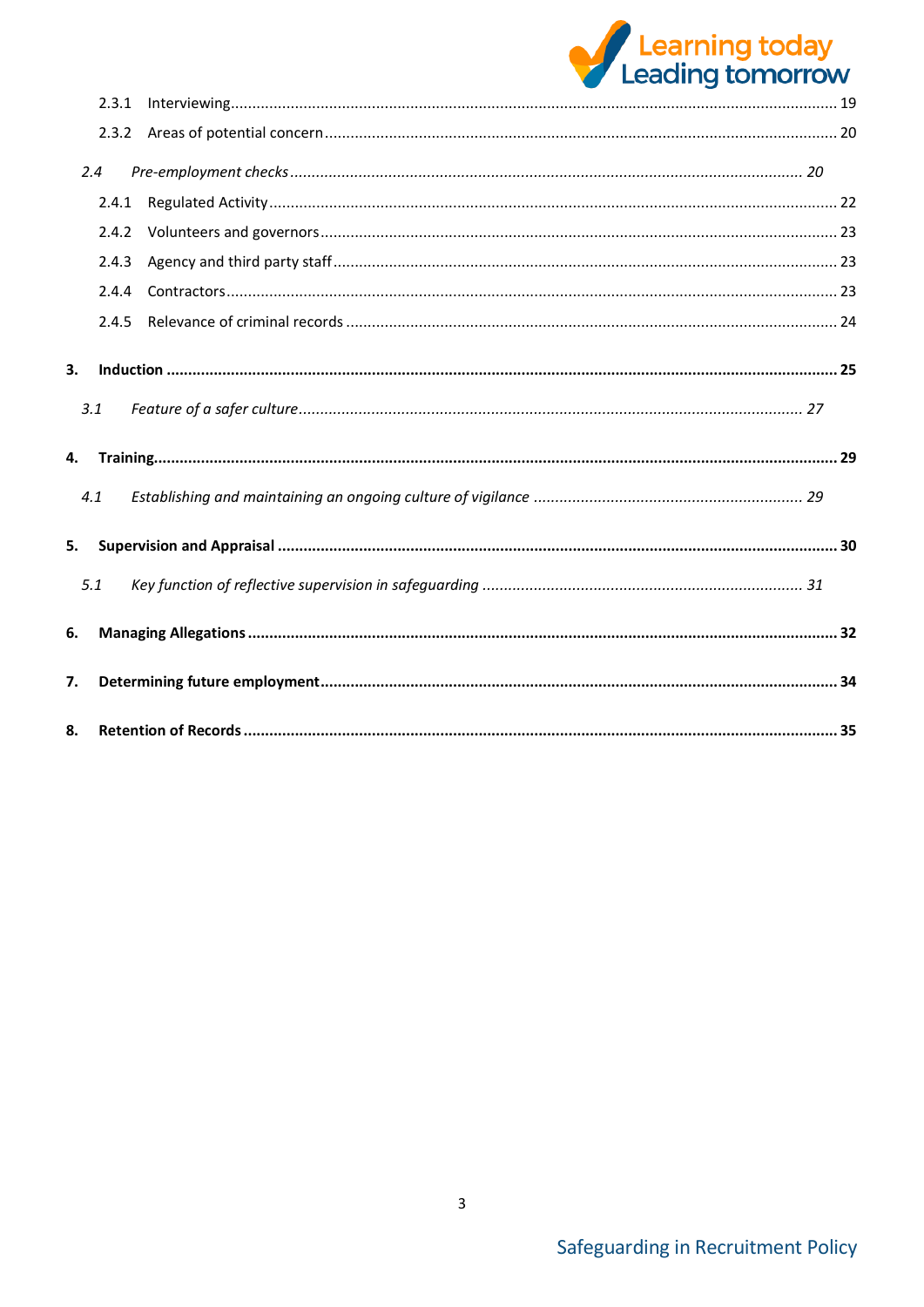

### <span id="page-3-0"></span>**Learning Today Leading Tomorrow Multi-Academy Trust Vision and Values**

### <span id="page-3-1"></span>Vision

Vision is to build a group of outstanding schools across phases, including specialist provision, to become (a mid-size) trust that provides vibrant and inclusive learning environments in which every member of the learning community is passionate about learning. The trust is led by a CEO who works closely with Headteachers who lead the two schools supported by a central team to support finance, HR, estates and governance.

### <span id="page-3-2"></span>Mission

LT2 Trust and schools will have a relentless focus on high achievement, supported by robust organisational structures and governance. We aim to give children and young people in our care the knowledge, skills and experiences to expand their minds and world view to enable them to develop a naturally inquisitive approach to learning and life, fit for an everchanging world.

Ultimately, we will educate and support all children attending LT2 schools to grow into capable and contributing citizens who have developed the personal attributes and characteristics that will enable them to become considerate, self-reliant and confident young people who are ready for the next stage of their lives.

### <span id="page-3-3"></span>Values

**Kindness –** The quality of friendliness, generosity, and consideration

**Collaboration** – The belief that working and learning with others will lead to greater success

**Curiosity –** A strong desire to know and to learn

**Resilience** – The ability to recover quickly and learn from the difficulties we face

**Respect** – To appreciate the importance of understanding and admiration for others and self, honesty

**Endeavour** – The belief that hard work is needed to achieve something of which we can be proud

### <span id="page-3-4"></span>**Definitions**

- Where the word 'trust' is used in this document it refers to The Learning Today Leading Tomorrow Trust.
- Where the words 'trust board' are used it refers to the LT2 Board of Trustees who set the vision for the trust and hold the executive leadership team to account for delivering the trust's strategic plan.

### <span id="page-3-5"></span>**1. Organisation and Responsibilities**

### <span id="page-3-6"></span>1.1 Introduction

This policy is designed to support recruiting managers in LT2 schools to make their recruitment practices and processes safer for children.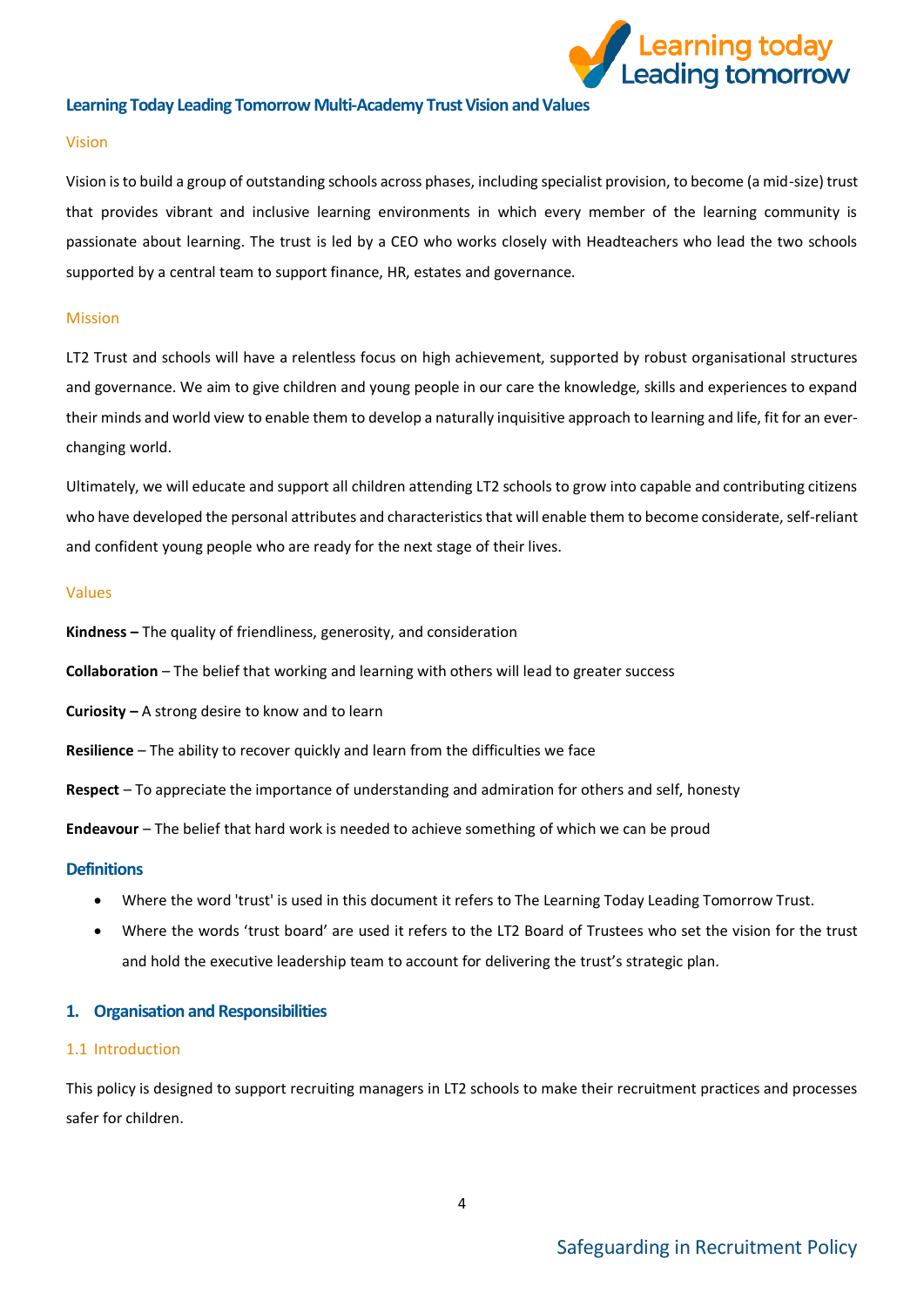

All LT2 schools should adopt a consistent and thorough process of safer recruitment in order to ensure that people who are unsuitable to work with children and young people are prevented from doing so. That process should include all individuals who may not have direct contact with children but who, because of their presence and familiarity in certain settings, will still be seen as safe and trustworthy.

The principles of safer recruitment should be included in the terms of any contract drawn up between An LT2 school and contractors or agencies that provide services for children and young people for whom the school is responsible. The school should monitor compliance with the contract, which should also include a requirement that the provider will not sub-contract to any personnel who have not been recruited subject to a safer recruitment process.

This policy is entitled 'Safer Recruitment and Employment' in order to highlight the importance of continued vigilance after an employee or volunteer has been appointed. Recruitment cannot and must not be the end of the matter. Although schools are safe environments for the great majority of children and the vast majority of people who work with children have children's safety and welfare at heart, schools need to promote a culture of ongoing vigilance in order to avoid complacency.

Two fundamental principles of effective safer recruitment and employment are therefore that schools should not rely on any one process in order to safeguard children; and that effective safeguarding requires robust policies for the management and supervision of staff after the recruitment phase. A comprehensive and systematic approach must therefore include policies and practices designed to:

- Deter unsuitable people from seeking employment or opportunities to volunteer to work with children and young people
- Reject applications from unsuitable people
- Prevent abuse and neglect of children by staff and volunteers
- Identify incidents of abuse and neglect by staff and volunteers
- Respond to concerns in an open and positive way
- Manage allegations in accordance with school procedures

Safer recruitment practice should therefore be applied at all stages of the recruitment and employment process including all of the following:

- Ensuring job descriptions and person specifications reflect the importance of safeguarding and define accurately the safeguarding responsibilities of the role
- Advertising and information for applicants
- A structured application process
- Scrutinising applications
- **Shortlisting**
- **References**
- Other checks before interview
- Interviewing short-listed candidates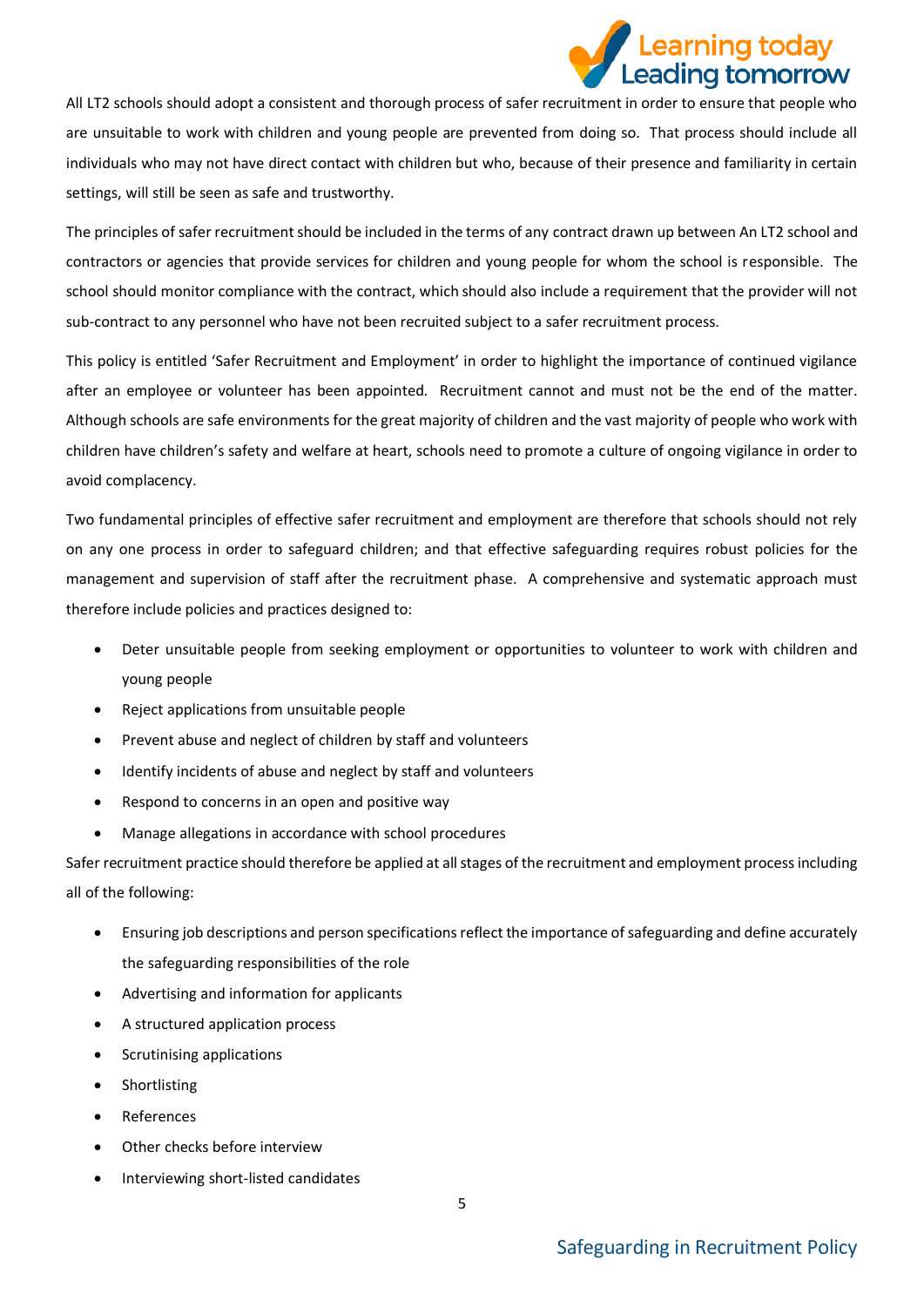

- Selection of preferred candidates
- Pre-appointment checks including barred list and criminal record (DBS) checks
- Offer of appointment to successful candidates
- Induction of newly appointed staff
- Probationary periods
- Supervision and appraisal of staff
- Staff codes of conduct
- Open and listening workplace culture
- Effective whistleblowing and management of allegations policies
- Ongoing culture of vigilance
- Effective supervision and support of staff
- Provision of references

### <span id="page-5-0"></span>1.1.1 Context

*Working Together to Safeguard Children* (DfE 2018) states that organisations including schools should have arrangements in place that reflect the importance of safeguarding and promoting the welfare of children, including:

- safe recruitment and ongoing safe working practices for individuals whom the organisation or agency permit to work regularly with children, including policies on when to obtain a criminal record check
- appropriate supervision and support for staff, including undertaking safeguarding training
- creating a culture of safety, equality and protection within the services they provide
- clear whistleblowing procedures, which are suitably referenced in staff training and codes of conduct, and a culture that enables issues about safeguarding and promoting the welfare of children to be addressed
- clear escalation policies for staff to follow when their child safeguarding concerns are not being addressed within their organisation or by other agencies

*Working Together 201*8 states that schools are also responsible for:

- ensuring that their staff are competent to carry out their responsibilities for safeguarding and promoting the welfare of children
- creating an environment where staff feel able to raise concerns and feel supported in their safeguarding role
- ensuring that staff are given a mandatory induction, which includes familiarisation with child protection responsibilities and the procedures to be followed if anyone has any concerns about a child's safety or welfare
- ensuring that all practitioners have regular reviews of their own practice to ensure they have knowledge, skills and expertise that improve over time.

Volunteers recruited to work with children should be treated in the same way.

Safer practice in recruitment means thinking about and including consideration of child protection, safeguarding and promoting the welfare of children at every stage of the recruitment process and in the induction, management, development and training of staff.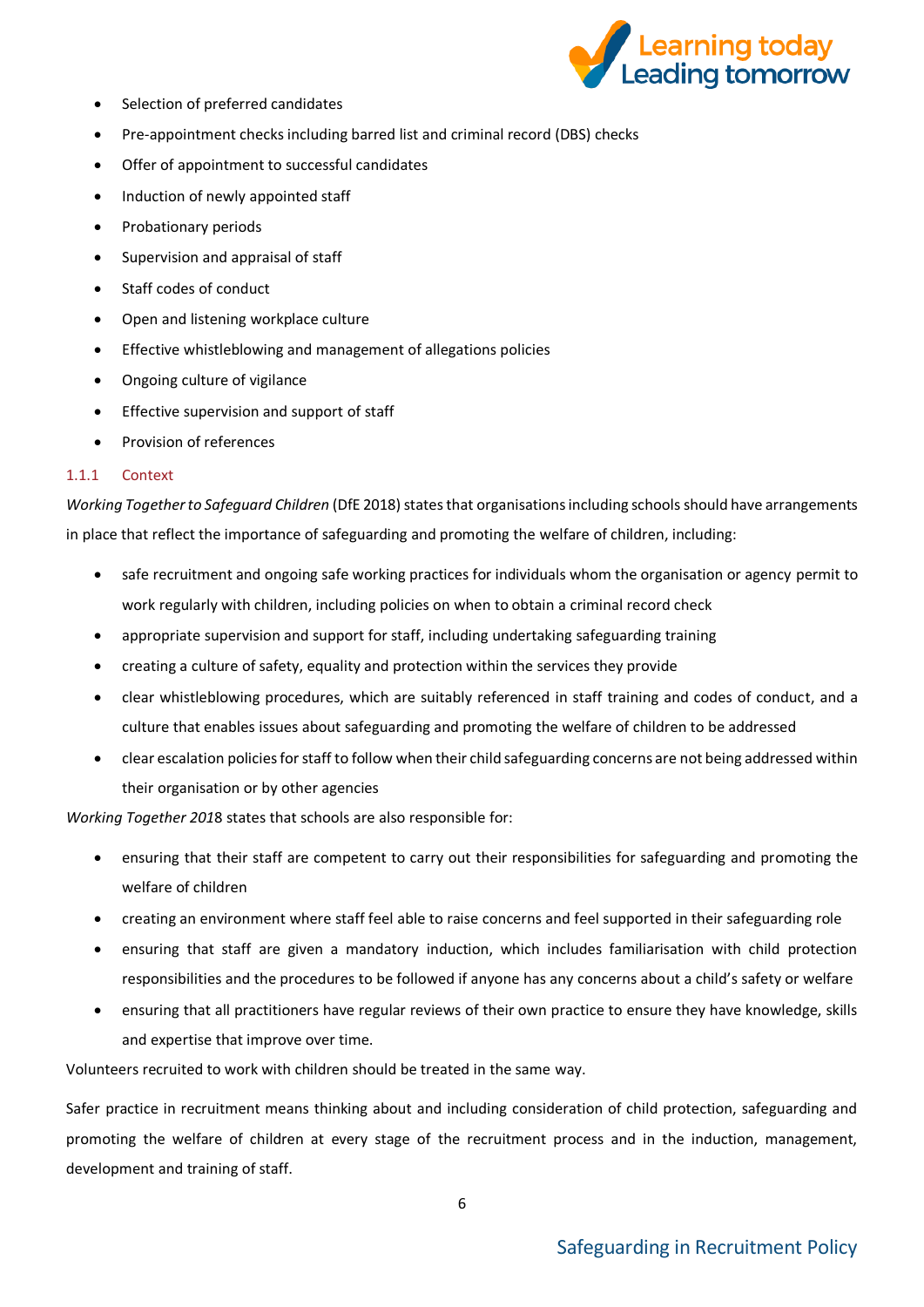

Throughout the process of recruitment and selection, it is therefore important that applicants for all positions in schools working with children are aware of the school's commitment to safer recruitment and safeguarding children in general. Ensuring that safeguarding features highly in all of the organisation's processes, policies, procedures and practice sends a clear message to applicants and existing staff and volunteers and helps to deter unsuitable individuals and inappropriate behaviour.

In addition to the requirements of *Working Together 2018,* specific guidance for schools *Keeping Children Safe in Education* (DfE 2020) highlights that it is vital that schools and colleges create a culture of safeguarding and, as part of that, adopt recruitment procedures that help deter, reject or identify people who might abuse children. It also states that governing bodies and proprietors must act reasonably in making decisions about the suitability of prospective employees based on checks and evidence including: criminal record checks (DBS checks), Barred List checks and prohibition checks, together with references and interview information.

### <span id="page-6-0"></span>1.1.2 Safer Workforce Cycle

It is helpful to think about a safer workforce cycle, which has 6 stages that operate together to make up a safer environment within organisations

- 1) Safer Recruitment
- 2) Induction
- 3) Training
- 4) Supervision and Appraisal
- 5) Managing Allegations
- 6) Determining Future Employment

### <span id="page-6-1"></span>1.2 Guidance under this Policy

The Head of HR, CEO and headteachers are responsible for providing advice and guidance under this policy and reviewing and updating the policy as required.

### <span id="page-6-2"></span>1.3 Board of Trustees

### **The LT2 Board of Trustees, as a corporate body, has the responsibility to set the strategic direction and objectives of all matters across the trust.**

The board of trustees is responsible for ensuring that high standards of corporate governance are maintained

The chair of the trust is responsible for managing the CEO, trustees and governors under this policy.

### <span id="page-6-3"></span>1.4 The Chief Executive Officer (CEO)

The CEO of Learning Today leading Tomorrow Trust (LT2):

- Takes overall responsibility for the implementation of policies and procedures
- Must provide reports as appropriate to trustees in relation to this policy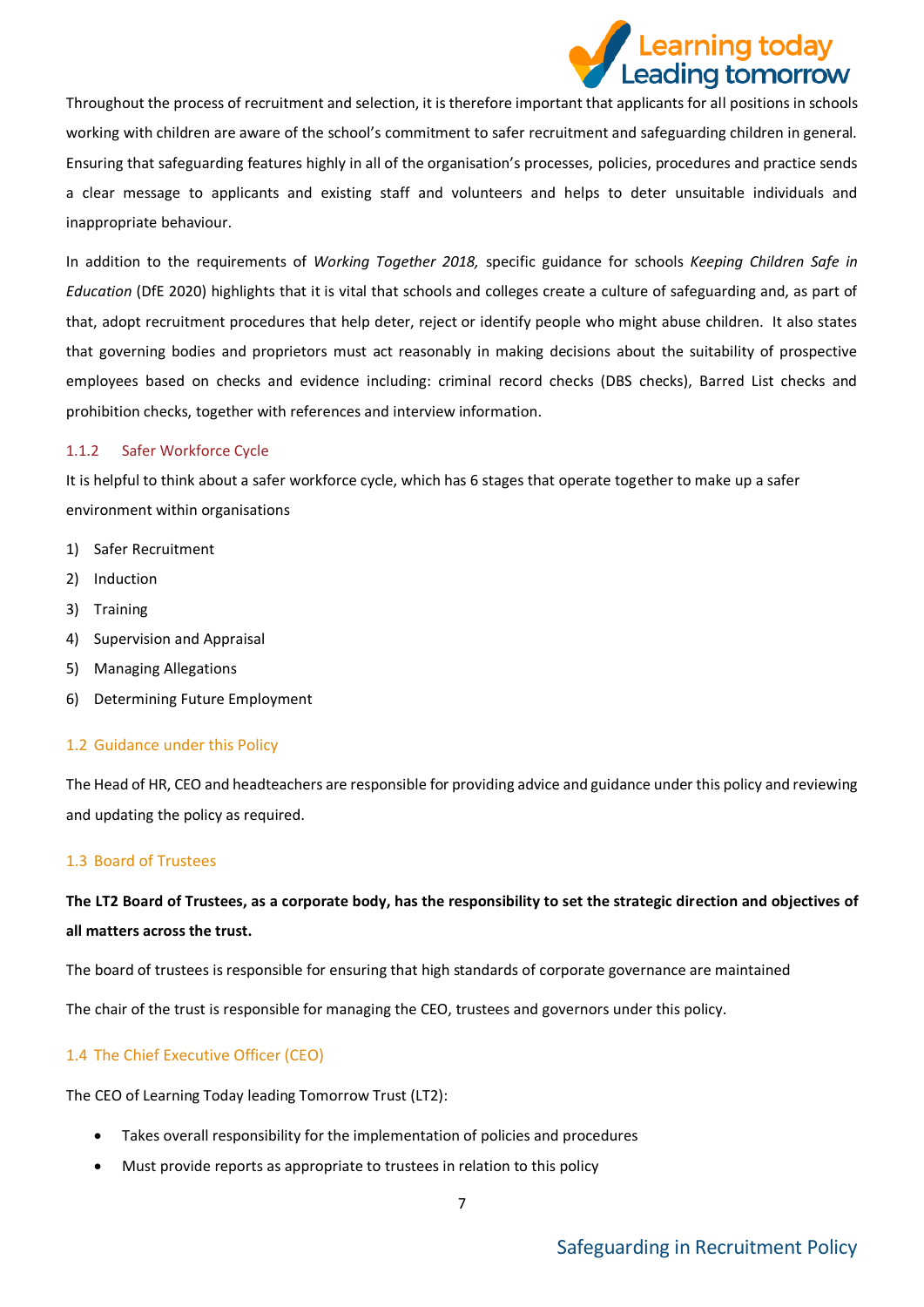

- Ensure that sufficient resources are allocated and authorised within the organisations budget to meet statutory procedures and standards across the trust
- Is responsible for managing the Headteachers and centrally appointed staff under this policy

### <span id="page-7-0"></span>1.5 Headteachers

Headteachers of LT2 schools are responsible for:

- The implementation of and compliance with this policy within their school ensuring competence in those staff who are responsible for and involved in the operation of this policy and associated guidance
- Identifying training needs
- Communicating this policy to all relevant people within the school
- Managing school-based teaching and associate staff under this policy

### <span id="page-7-1"></span>1.6 Senior and Middle Leaders (and other Supervisory Roles)

Although the Headteacher is responsible overall for the implementation of this policy in their school, managers have some specific responsibilities:

- Applying this policy within their own department and area of work
- Resolving any issues members of staff refer to them, informing the Headteacher of any issues to which they cannot achieve a satisfactory solution with the resources available to them
- Where required, conduct formal meetings, undertake relevant training in relation to this policy and ensure effective and competent operation of this policy

### <span id="page-7-2"></span>1.7 Other Employee Duties

All employees have a responsibility to:

- Comply with this policy and to co-operate with the schools' leadership and management on all matters relating to it
- Undertake any training recommended by their line manager

### <span id="page-7-3"></span>1.8 Related Policies and Procedures

- LT2 Safeguarding Statements
- RFPS & RFSS School specific Safeguarding Policies
- LT2 Staff Code of Conduct
- LT2 Data Protection Policy and Privacy Notices
- LT2 Records Management and Retention Policy

### <span id="page-7-4"></span>1.9 Review

This policy will be reviewed annually.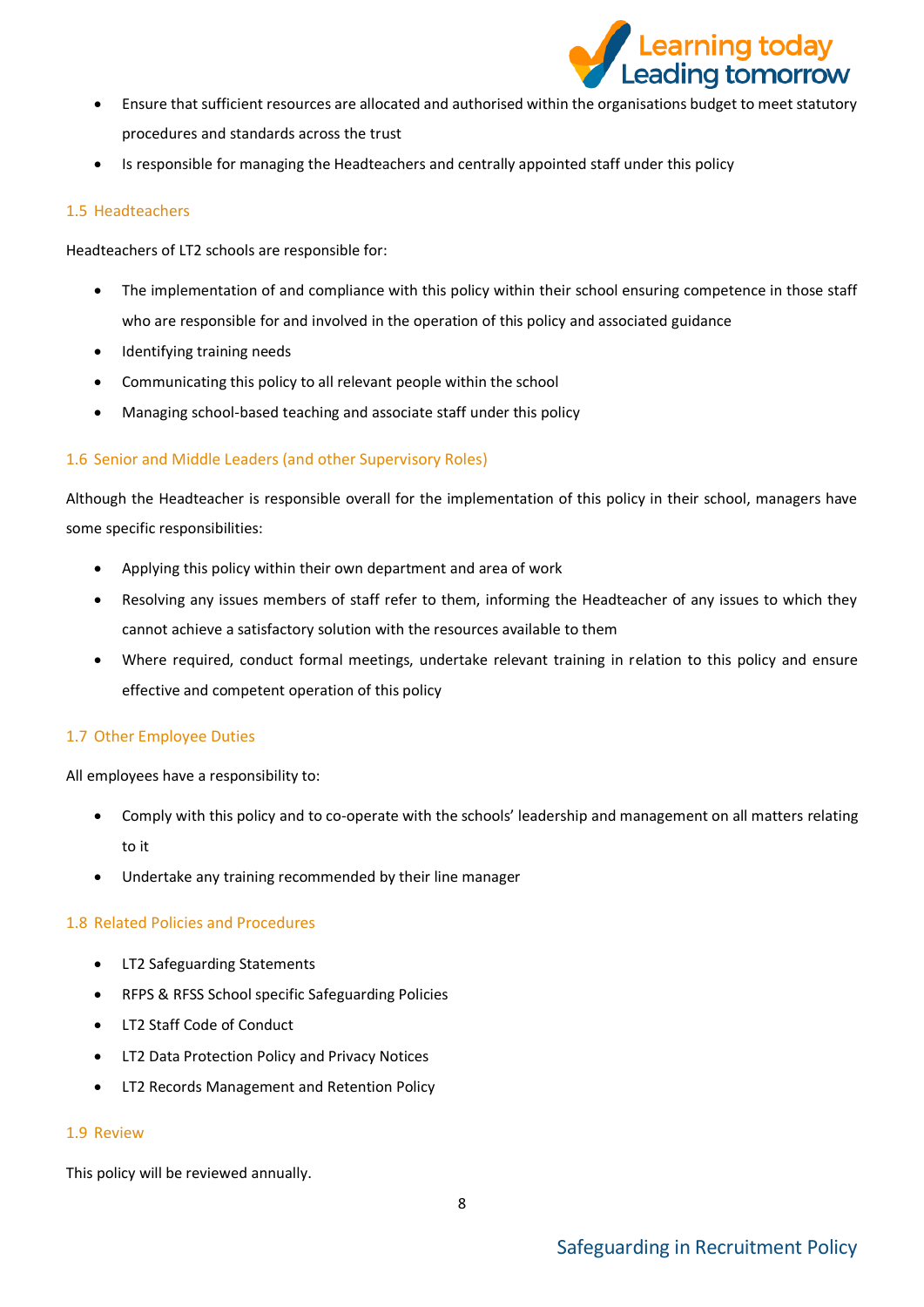

These procedures have been agreed by the board of trustees, who will approve them whenever reviewed.

### <span id="page-8-0"></span>**2. Safer Recruitment**

Safer Recruitment covers activity from a decision to create a post or role to the successful candidate's first day working or volunteering in the position in a school.

It can be further broken down into 4 stages and activities:

2.1 Preparation and advertisement - sending the right message to potential applicants in order to deter unsuitable applicants

- 2.2 Shortlisting rejecting unsuitable applicants
- 2.3 Interview/selection process rejecting unsuitable candidates

2.4 Pre-employment checks – rejecting unsuitable preferred candidates

### <span id="page-8-1"></span>2.1 Preparation and Advertisement

When a vacancy is first identified – whether a new or existing post – the first priority is to review the job description and person specification to ensure they accurately describe the role and attributes required including explicit reference to expectations in respect of safeguarding; responsibility and opportunity for contact with children in the role; attitude, motivation for working with and values towards children and young people and any specific duties in relation to the school's safeguarding responsibilities.

Managers should clearly identify the duties of the post/role and exactly how they expect the post/role holder to perform those duties; and should ensure that the skills, abilities, experience and behaviours required for that performance are reflected in the job description and person specification.

On the basis that safeguarding children and young people is everybody's responsibility, there can be no post or volunteer role that involves work in a school that does not contain expectations in relation to safeguarding children and young people.

Job descriptions and person specifications for specialist safeguarding roles, e.g. designated safeguarding lead, pastoral support staff, school counsellor, family support/link worker will require detailed and delineated duties and attributes that reflect the technical and vocational nature of those roles.

For other generic posts such as teachers, classroom assistants, lunchtime supervisors, administrative and support staff, appropriate wording in job descriptions would be "Contribute to the school's responsibility to safeguard and promote the welfare of children and young people." Appropriate wording in person specifications would be "Displays commitment to the protection and safeguarding of children and young people".

9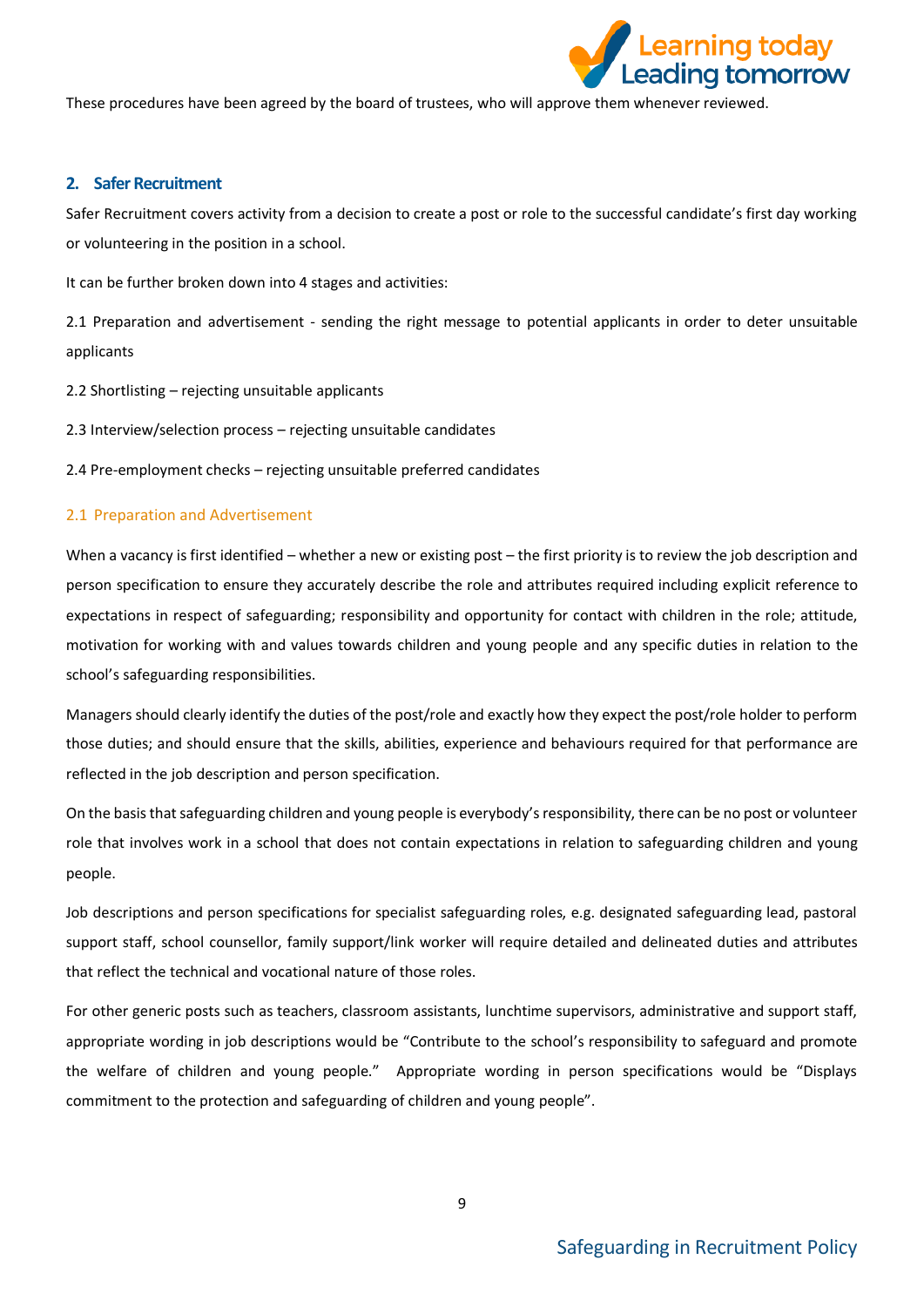## earning today. Leading tomorrow

For job descriptions and person specifications for management and leadership roles, appropriate wording would be similar but preceded by "Lead staff in fulfilling the school responsibility to …… etc." and "Displays understanding and leadership skills in ensuring staff maintain their commitment ……. etc.".

Such wording not only makes explicit reference to and describes expectations but also facilitates exploration of a candidate's suitability for the post/role in terms of their commitment to safeguarding during the selection process.

Before the recruitment campaign for the post/role begins, schools should also ensure that:

- there is an up to date recruitment and selection policy that accurately describes the process to be followed
- the school has a robust and up to date safeguarding policy and that a statement about the school commitment to safeguarding is included in all recruitment and selection materials
- the job description and person specification for the role(s) are fit for purpose as above and have been agreed with the recruiting manager
- an appropriate advertisement that contains all necessary information about the role, timetable for recruitment and a clear statement about the school commitment to safeguarding\* is prepared. Information including the name of the school, post title, hours of work, grade or scale, salary (actual salary for part time, permanent or fixed term (stating duration), and contact details.
- a suitable candidate information pack containing all the required information about the school, role, recruitment timetable, safeguarding and child protection policy and application form is compiled. The pack will usually include an application form, job description and person specification, information sheet about the school, the lt2 equal opportunities policy, and relevant child protection policies and information about enhanced DBS checks.

When placing an advertisement for the post/role, schools should ensure that unsuitable applicants will be deterred from applying by:

- stating the school's commitment to safeguarding \*;
- stating the need for DBS disclosures \*\*;
- sending information about the school/academy's safeguarding policy and practices to prospective applicants.

*\* Suggested wording - "This school is committed to safeguarding and promoting the welfare of children and young people and expects all staff, volunteers and parents to share that commitment".*

*\*\* Suggested wording - "Successful candidates will be required to undertake an enhanced DBS check with Children's Barred List check" (see paragraphs 86 and 88 below for information about Barred List checks).*

### <span id="page-9-0"></span>2.2 Shortlisting

### <span id="page-9-1"></span>2.2.1 Planning

It is essential to plan the recruitment campaign so that sufficient time is allocated for: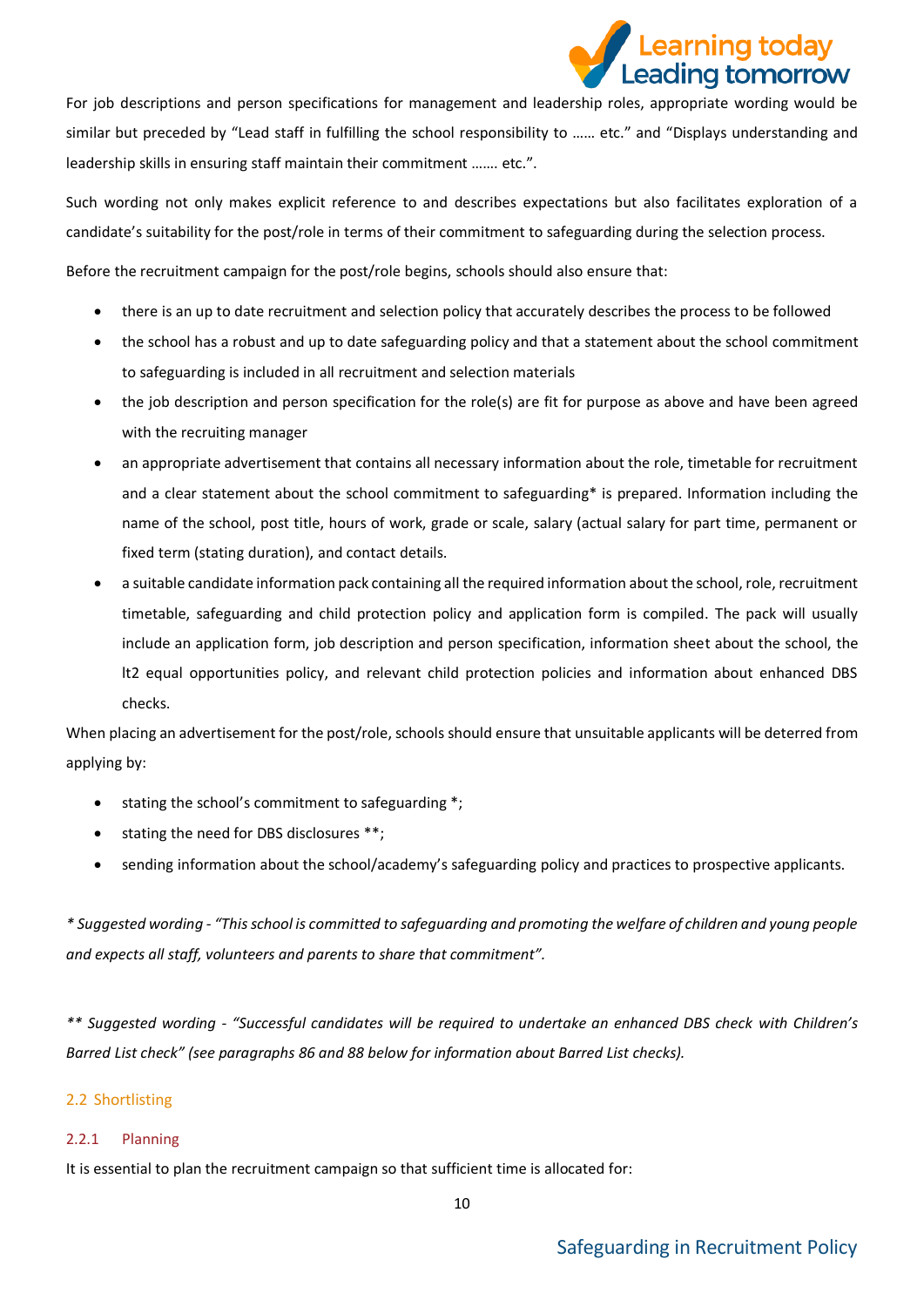

- Applicants to respond to the advertisement, peruse the information provided and submit an application that addresses all required areas
- Scrutinising of all applications in a systematic way by at least two members of the recruitment panel in order to agree the shortlist before sending invitations to interview
- Agreeing the selection process to include a face to face interview with every candidate as a minimum
- Agreeing systematic selection criteria for each aspect of the selection process, based on the person specification
- Requesting and scrutinising references for each shortlisted candidate before interview
- Planning the selection process so that all personnel, rooms and resources are available
- Ensuring that all shortlisted candidates receive the same letter of invitation to interview, supplying them with all of the necessary information.

NB wherever possible, it is useful to specify the date of interviews/selection in the advertisement to give candidates as much notice as possible to ensure their availability to attend.

### <span id="page-10-0"></span>2.2.2 Application Forms

Application forms should require applicants to provide all of the following information:

- Personal details (name/address/contact details including telephone numbers and Email addresses)
- Full history of present and past employment and reasons for leaving
- Full history since leaving school (education and employment or voluntary work)
- Explanation of any gaps in education and/or employment
- Qualifications
- Details of referees (applicants are expected to nominate their current or most recent employer as their first referee)
- Personal statement to meet person specification
- Signed declaration that all information is true, that applicant is not barred from working with children and *(for relevant posts) that the candidate is not disqualified from working with children subject to the Disqualification under the Childcare Act 2006.*

### <span id="page-10-1"></span>2.2.3 Criminal background self-disclosures

Schools should be aware that information about criminal records, even where volunteered, is personal data and must be processed lawfully and with regard to the candidate's right to privacy. It is likely to be unlawful to use self-disclosed information to inform shortlisting decisions.

Therefore, application forms should not contain an open disclosure section asking applicants to provide information about any criminal record. Any information provided should never be made available to members of the shortlisting panel prior to completion of shortlisting, or used to inform shortlisting decisions.

Schools should therefore ensure that applicants are provided with a mechanism for submitting criminal background selfdisclosures in respect of any unprotected\* criminal records in a format separate from the application form in order to ensure that the self-disclosure remains confidential until the shortlisting panel has identified the short list of candidates.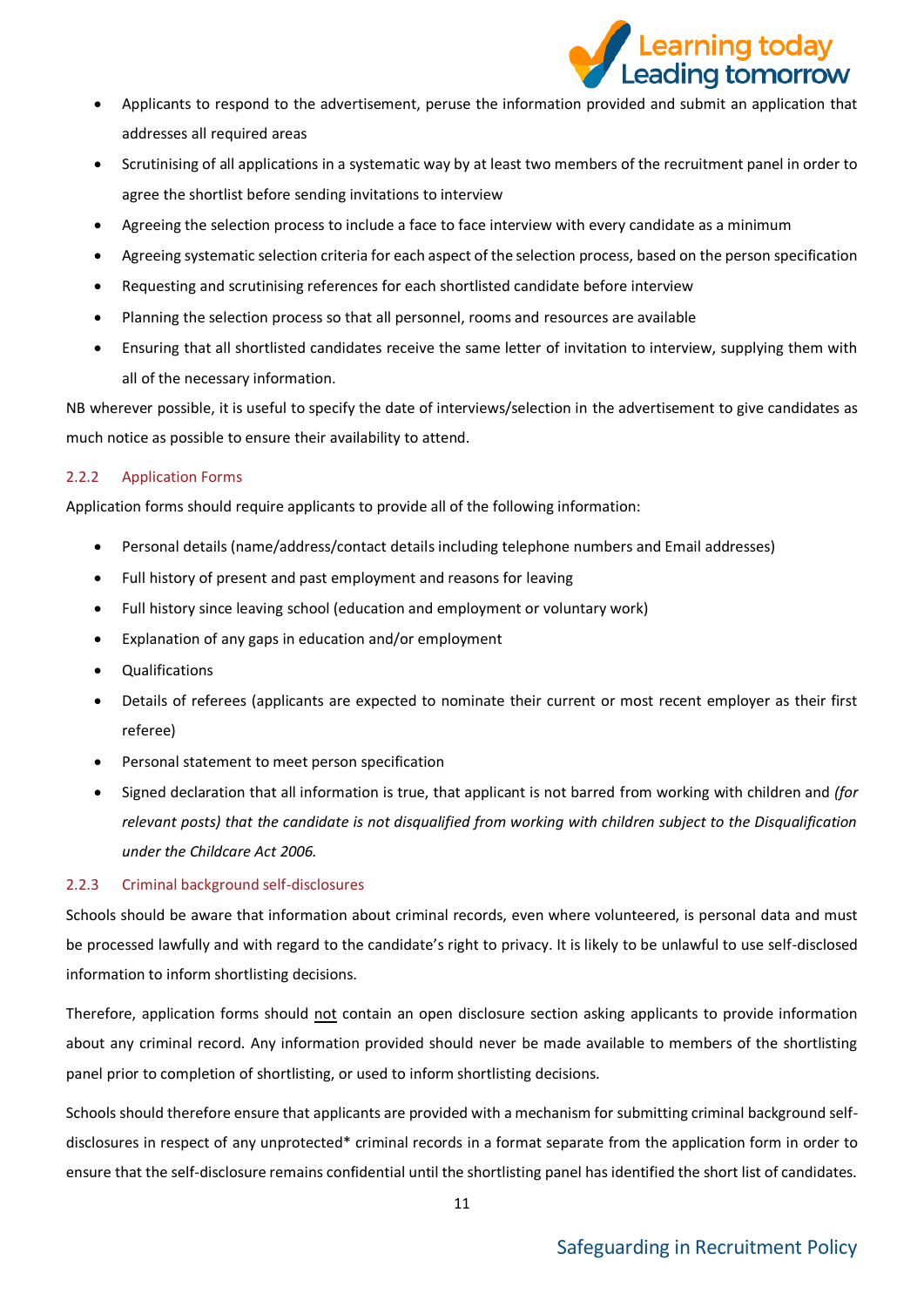

That mechanism could be a section of the application form that can be detached from the rest of the form before it is seen by the shortlisting panel; OR the applicant could be invited to submit the information in a separate sealed envelope marked '*Confidential – Disclosure*' and addressed to the chair of the recruitment panel. The detached sections of the form or sealed envelopes must then be withheld from the shortlisting panel until shortlisting decisions have been made.

The school's privacy notice for applicants should confirm the stage in the recruitment process at which the employer proposes to consider the information disclosed by the applicant, who will see it, and how that information may be used to inform recruitment decisions. *NB the Safer Recruitment Consortium (SRC) recommends consideration of criminal record self-disclosures for all shortlisted candidates before interview. ICO guidance on vetting prospective employees is that it should take place at as late a stage as possible in the recruitment process. However, it is understood that consultation between stakeholders including the SRC, DfE and ICO has led to agreement that criminal record selfdisclosures should be considered for all shortlisted candidates and explored at interview.*

Self-disclosure by applicants about any criminal background can play an important role in the recruitment process as it gives candidates an opportunity to share relevant information at an early stage, which can then be discussed at interview and/or considered before the DBS certificate comes back.

The purpose of criminal background self-disclosures is to:

- deter unsuitable people from applying for the post
- ensure applicants understand the information that may be revealed in a DBS check and are thus aware that the prospective employer is entitled to see that information
- give applicants an opportunity to be open, honest and demonstrate their integrity by bringing any relevant information to the prospective employer's attention in a confidential way at an early stage so that, if necessary, it can be discussed with the candidate at interview or beforehand

Schools may also choose to ask candidates the following questions as part of the self-disclosure:

- whether they have ever been the subject of a police investigation that did not lead to a criminal conviction
- whether they have ever had any allegation made against them, which has been reported to and investigated by a Children's Social Care department
- whether there has ever been any cause for concern regarding their conduct with children, young people and/or vulnerable adults

All applicants should be asked to sign a statement at the end of their application form and any self-disclosure, declaring that the information they have provided is complete and accurate. In the event that the DBS certificate subsequently reveals previously undeclared offences, this may mean that the successful candidate has been dishonest about his or her criminal background, in which case the employer, the police and/or the regulatory agency may take action against the applicant.

It must also be emphasised that a DBS certificate should still be sought even where a self-disclosure is made. Applicants may not tell the truth or the whole truth in a self-disclosure so information in the criminal record self-disclosure should be compared with information on the DBS certificate when that is received later in the process.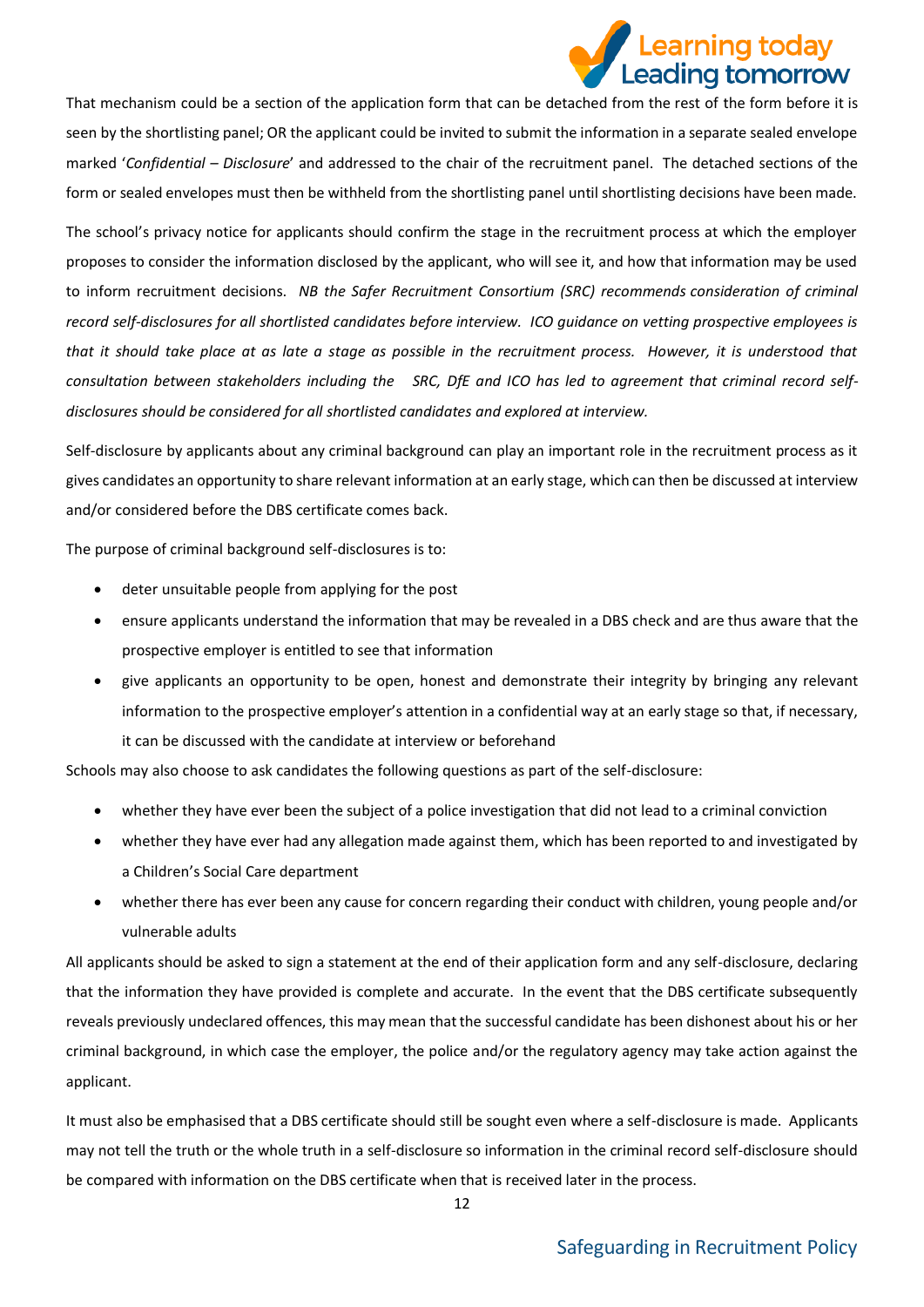# Learning today<br>Leading tomorrow

As a result of an amendment to the Rehabilitation of Offenders Act 1974 (Exceptions) Order 1975, certain old and minor convictions and cautions are no longer subject of DBS disclosures and applicants should not be asked to disclose any such convictions or cautions in their criminal record self-disclosure. This process is known as 'Filtering'.

Home Office and DfE policy requires employers to explain the effect of the exceptions to the Rehabilitation of Offenders Act and filtered or protected offences to applicants, to give them an opportunity to declare any relevant criminal record they have and to provide a signed statement that their declaration is accurate and complete.

Schools must therefore ensure that their mechanism for enabling applicants to provide criminal background selfdisclosures makes it clear that applicants are not required to disclose information about offences subject to filtering. Schools should therefore include the following statement on application forms:

*The Rehabilitation of Offenders Act 1974 (Exceptions) Order 1975, as amended, provides that certain spent convictions and cautions are 'protected' and are not subject to disclosure to employers, and cannot be taken into account. Guidance and criteria on the filtering of these cautions and convictions can be found on the Disclosure and Barring Service website.* 

NB all convictions and cautions for serious violent and sexual offences remain subject of disclosure and where an individual has more than one conviction or caution, all convictions and cautions will be disclosed.

In order to assist candidates in deciding which convictions are subject of filtering, it is helpful to ask the following questions:

• Have you received more than one conviction?

If yes, none of your convictions will be filtered.

- If no, move to 2.
- If you have only received one conviction, did you receive a custodial sentence (including a suspended sentence) for it?

If yes, your conviction will not be filtered.

If no, move to 3.

• Is the conviction that you received on the list of exempt offences - Check list of offences that will never be filtered [on GOV.UK website](https://www.gov.uk/government/publications/dbs-list-of-offences-that-will-never-be-filtered-from-a-criminal-record-check)

If yes, your conviction will not be filtered.

If no, your conviction will be filtered, subject to 4; move to 4.

• Did you receive the conviction when you were under 18 years of age?

If yes, your conviction will be filtered after 5 and a half years of the date of conviction.

If no, your conviction will be filtered after 11 years of the date of conviction.

In order to assist candidates in deciding which cautions are subject of filtering, it is helpful to ask the following questions: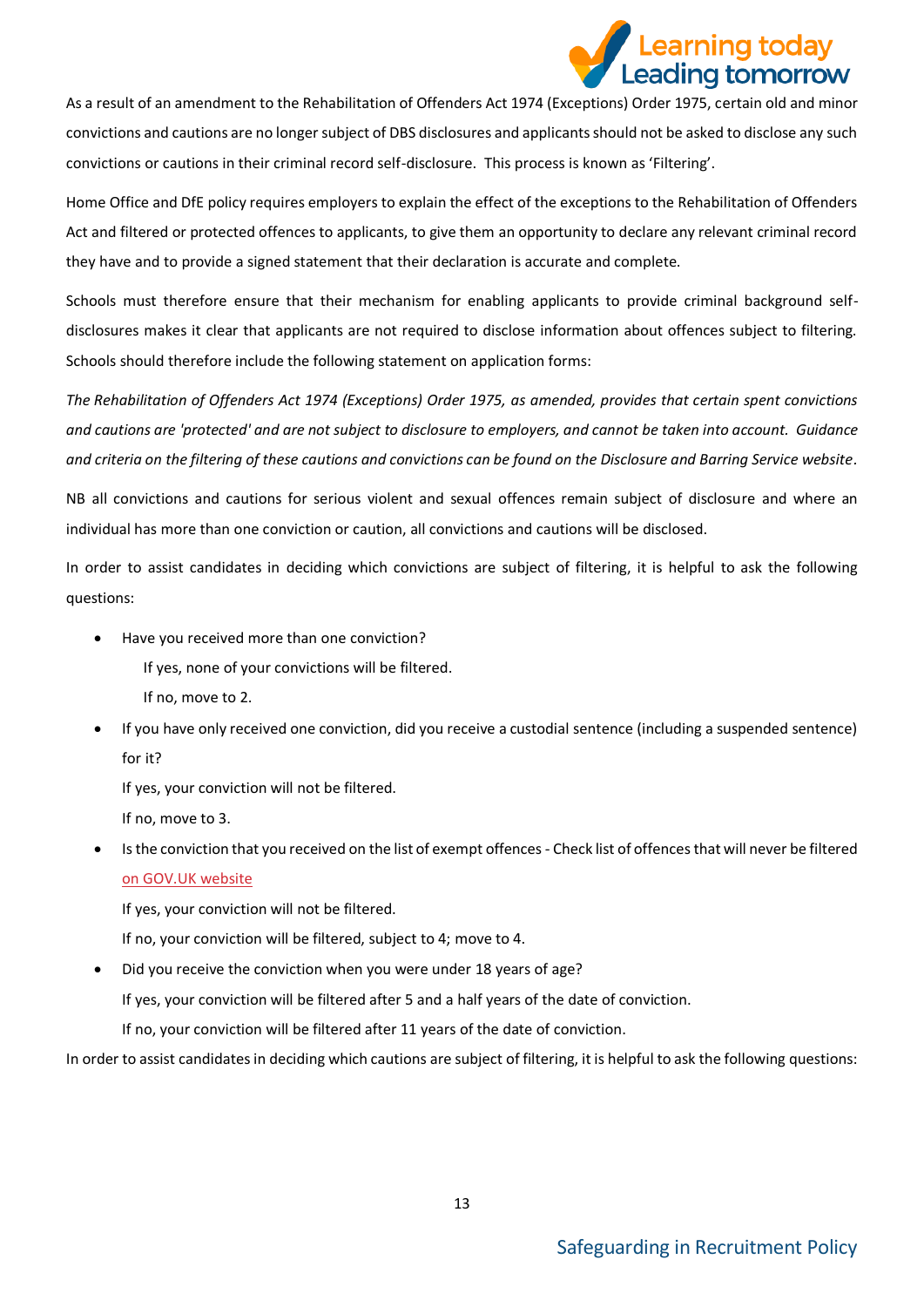

• Is the caution that you received on the list of exempt offences? Check list of offences that will never be filtered on [GOV.UK website](https://www.gov.uk/government/publications/dbs-list-of-offences-that-will-%20%20%20%20%20%20%20%20never-be-filtered-from-a-criminal-record-check)

If yes your caution will not be filtered.

If no your caution will be filtered subject to 2; move to 2.

• Did you receive the caution when you were under 18 years of age? If yes your caution will be filtered after 2 years of the date of the caution If no your caution will be filtered 6 years after the date of the caution

### <span id="page-13-0"></span>2.2.4 The shortlisting process

Schools should ensure that school leaders and governors who are responsible for recruiting staff and volunteers to work in the school access safer recruitment training; and that at least one member of every selection panel (ideally the recruiting manager or chair of the panel) has accessed that training. The panel will consist of a minimum of 2 interviewers.

At least two members of the recruitment panel should scrutinise all applications in order to draw up a shortlist. The panel should agree criteria based on the person specification against which applications will be evaluated, using an objective scoring system (e.g. if an applicant fully demonstrates she/he meets one of the criteria, panel members would award 2 points, with 1 point being awarded if the applicant only partially meets the criteria).

Shortlisting criteria must be applied consistently to all applicants.

At least one of the criteria used for shortlisting should be based on the safeguarding aspects of the person specification.

It must be emphasised that shortlisting takes time. When planning shortlisting processes, recruiting managers should allocate sufficient time for scrutinising a large number of applications.

When scrutinising applications, panel members should be vigilant in identifying:

- any inconsistencies;
- application forms that have not been completed fully;
- that information and evidence provided relates to the person specification and job description for the post/role;
- any gaps in the applicant's employment history or other information that need to be explored;

The shortlisting panel should ensure that applicants have provided all of the information as listed above.

While candidates may choose to submit CVs, these should not be accepted in lieu of a fully completed application form. A CV will be structured to provide only the information the applicant chooses to provide, whereas an application pro forma provided by the recruiting school should ask applicants to demonstrate how they are able to meet the requirements of the person specification and job description for the post/role.

If there is time, the shortlisting panel may choose to return incomplete applications to the applicant with an invitation to resubmit a fully completed application.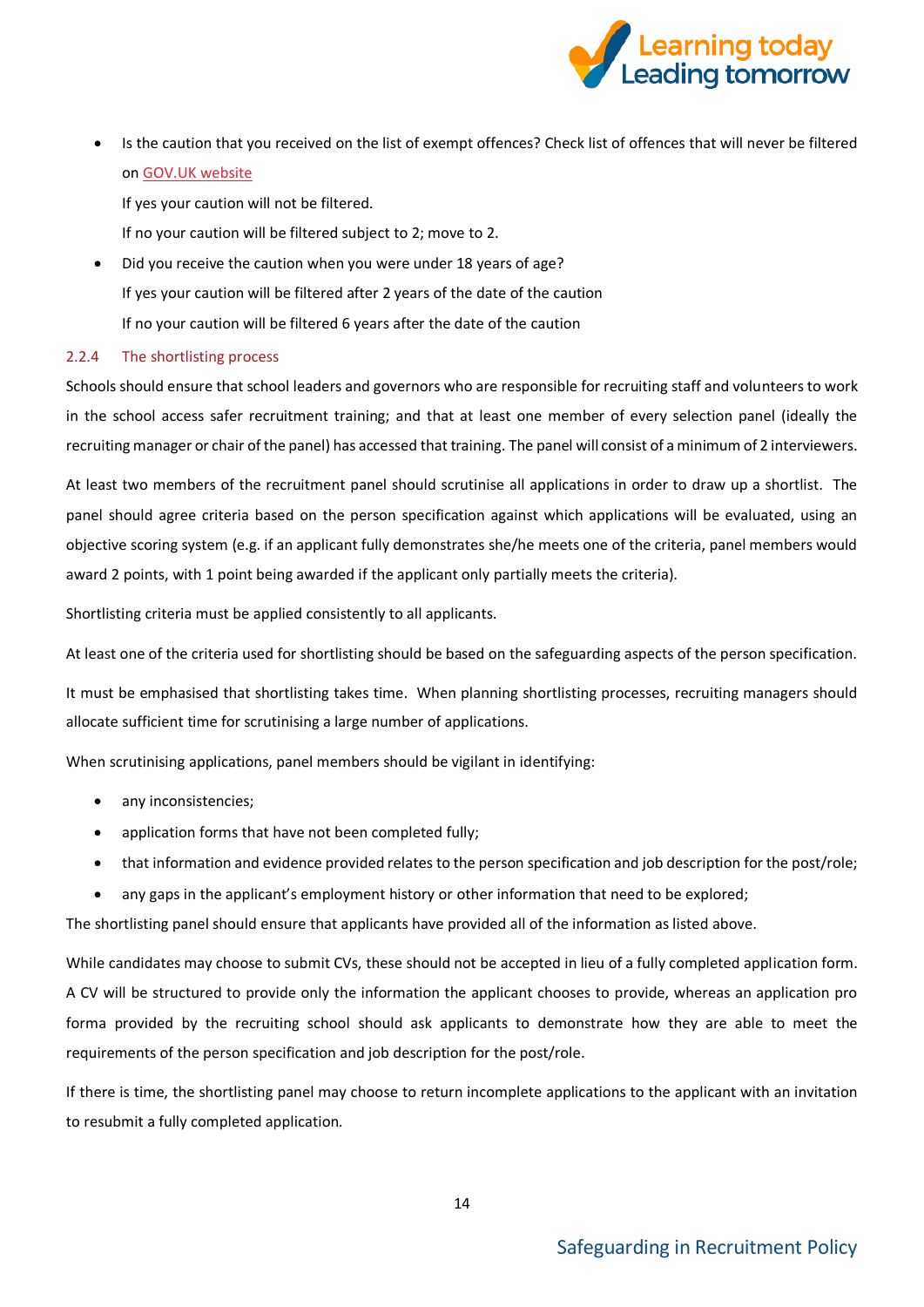

Once the short list of candidates has been agreed, the shortlisting panel will also need to make decisions and plan the interview/selection process (see below). Panel members should agree what additional specific questions need to be asked of individual candidates arising from their application form, criminal background self-disclosure and references.

When DBS checks are undertaken in respect of preferred candidates at the end of the interview/selection process, it is important to compare information in the self-disclosure and the candidate's responses at interview about the selfdisclosure with information on the DBS certificate and any additional information shared at the discretion of the Police.

### <span id="page-14-0"></span>2.2.5 Employment history and references

*Keeping Children safe in Education 2020* specifies that employers should always ask for written information about previous employment history and check that information is not contradictory or incomplete. It states that the purpose of seeking references is to allow the school to obtain objective and factual information to support appointment decisions.

Ideally, references should be sought on all shortlisted candidates, including internal ones, **before interview**, so that any issues of concern they raise can be explored further with the referee and taken up with the candidate at interview.

References should always be obtained, scrutinised and any concerns resolved satisfactorily, before an appointment is confirmed. Requests for references should always be addressed directly to the referee.

Candidates should be expected to nominate their current employer as their first referee in order to secure the most recent information about the candidate's employment history, work performance and suitability for the post that is being recruited to.

Recruiting managers should carefully explore with the candidate reasons for not nominating their current or most recent employer as a referee, making it very clear that it may not be possible to proceed with an appointment without an opportunity to check the candidate's suitability for the role with their most recent employer.

Candidates may request that the recruiting manager delays requesting a reference from a current employer until a decision about making a conditional offer of employment has been made, in order to avoid any prospective repercussions of seeking alternative employment in the event that the candidate is unsuccessful in their application. Recruiting managers should be sensitive to such requests but should make it clear to candidates that references will be sought in due course and that it may be necessary to call them back for a further discussion about any issues arising from references before a final decision can be made.

If a candidate for a post requiring a specific qualification (e.g. teacher, nursery officer) is not currently employed in that vocational role, the recruiting manager should check with the school, early years provider or organisation at which the candidate was most recently employed in a similar role to confirm details of their employment and their reasons for leaving.

If a candidate is not currently working with children, the recruiting manager should seek references from previous employers where the role involved working with children.

The recruiting school should use a standard reference pro forma that asks the same questions for all candidates with reference to the job description and person specification, which should also be provided for the perusal of referees. In

15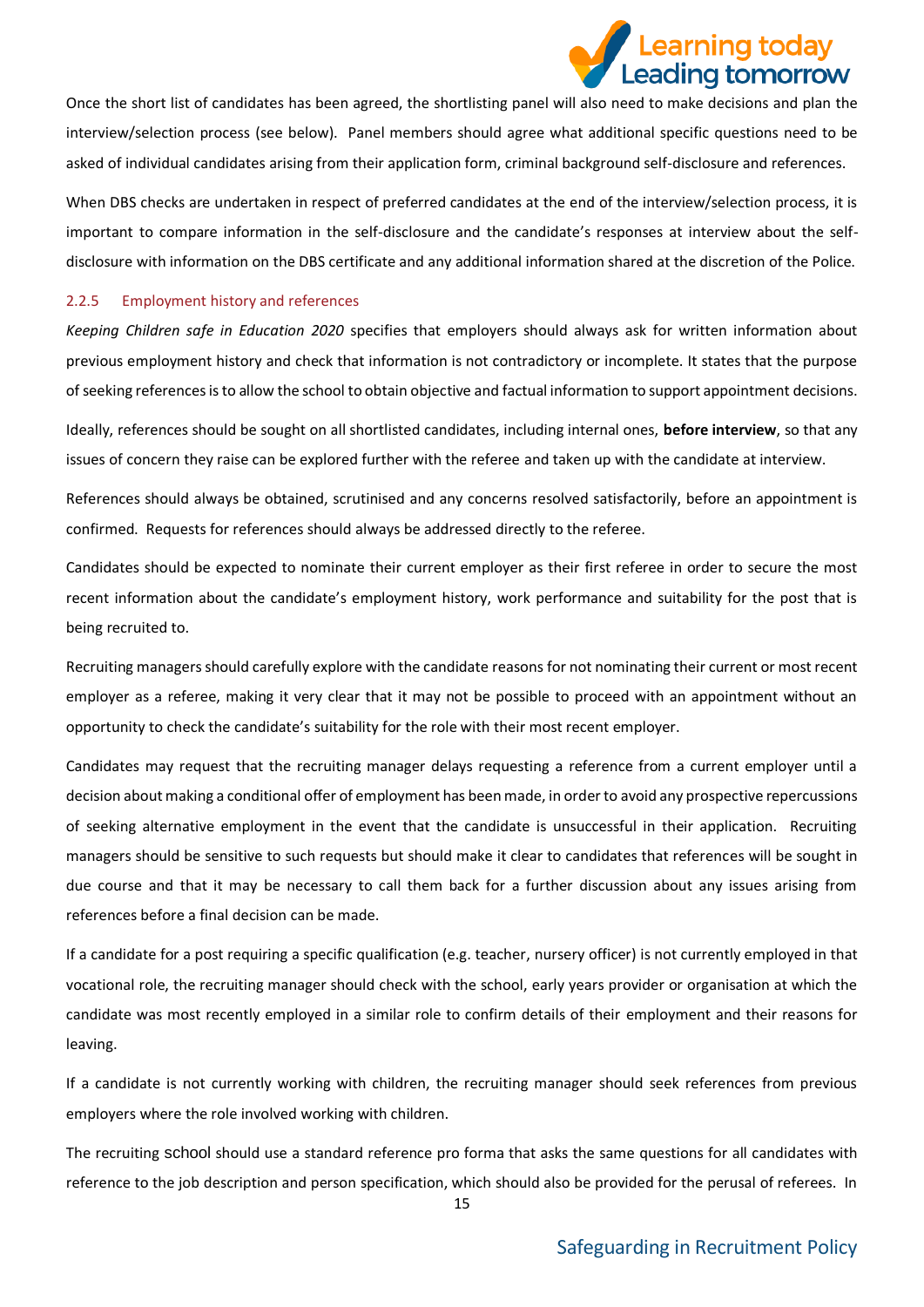![](_page_15_Picture_0.jpeg)

addition to other information, reference pro forma should specifically ask referees whether there have been concerns about:

- any behaviour that might give rise to concern about the candidate's suitability to work with children or to fulfil the criteria of the person specification;
- any substantiated allegations about the candidate's behaviour towards children;
- any disciplinary action taken in respect of the candidate.

Upon receipt of all references, the recruiting manager should:

- scrutinise the reference carefully, giving active consideration to the significance of all information provided;
- check that the information provided is not contradictory or incomplete;
- check to ensure that all specific questions on the reference pro forma have been answered satisfactorily. NB. Referees should be contacted to provide further clarification as appropriate;
- compare the information provided to ensure it is consistent with the information provided by the candidate on the application form;
- confirm the specific details and responsibilities of the candidate's previous post as provided by the applicant;
- take up any discrepancies with the candidate at interview;
- if there are any anomalies or doubts about the candidate's suitability to fulfil the requirements of the role, contact the referee and explore the issues, asking the referee whether there are any reasons that would prevent them from re-employing the candidate. The recruiting manager should make and retain a detailed written record of all such discussions and sign the record

The school's recruitment and selection policy should make it explicit that recruiting managers reserve the right to contact referees directly to discuss information provided in references and clarify a candidate's suitability to fulfil the requirements of the role.

Best practice is for recruiting managers to contact all referees directly to confirm that they have provided the written reference and that they have provided all available information to support a safe decision about the recruitment of the candidate.

### <span id="page-15-0"></span>2.2.6 Dangers of open references

Open references could be written by the applicant or could be the outcome of a settlement agreement with a previous employer. As such, they should not be used as part of the recruitment process.

Alternatively, an open reference may have been provided in circumstances of a workplace closing and redundancy. If a candidate provides an open reference, the recruiting manager should therefore ask the candidate to confirm the name and contact details of the referee so that a standard reference request with the pro forma, job description and person specification for the role can be sent to the referee as above.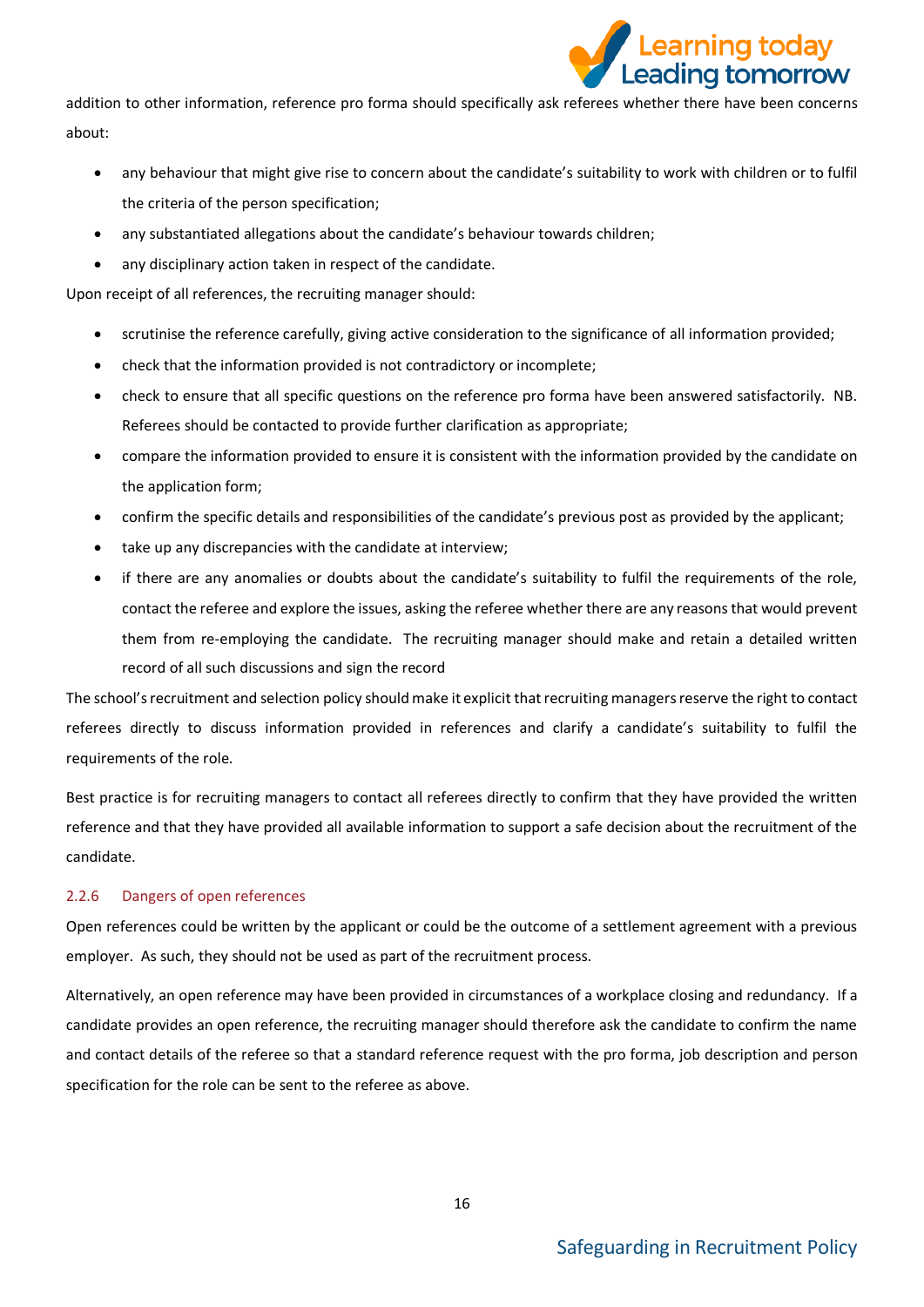![](_page_16_Picture_0.jpeg)

#### <span id="page-16-0"></span>2.2.7 Online and social media checks

It is becoming increasingly common practice for employers to undertake searches of prospective employees' social media activity and online footprint before confirming appointments. Schools may choose to undertake such searches before interview to facilitate exploration of any causes for concern at interview.

If choosing to undertake such searches, schools should exercise great caution in order to avoid allegations of discrimination or unwarranted bias in recruitment decisions.

If the school wishes to undertake online searches in respect of candidates that should be stated explicitly in the school recruitment and selection policy; and candidates should be informed in writing when expressing interest in the post.

There must be a legitimate purpose for undertaking online checks as part of recruitment decisions. For schools, that legitimate purpose is to mitigate against and, if possible, prevent risk to children and/or to the reputation of the school.

Online checks must therefore focus on verifying information which has a bearing on the job for which the candidate is applying. However, it may be deemed appropriate to undertake online checks for all posts in a school because all employees have the opportunity of contact with children and to damage the school reputation.

It is recommended that only information that is public facing and therefore easily accessible both to the prospective employer and other stakeholders including pupils and their parents/carers should be viewed and considered. ACAS guidance suggests that only job websites and LinkedIn should be considered but in the context of schools and the higher safeguarding standards required, it may be reasonable to consider social media sites such as Facebook in relation to any content that is not subject to privacy settings and is therefore accessible to any other user of that social media platform, i.e. it is in the public domain.

The relevance of any information gathered from such online and social media searches should be assessed specifically in relation to the candidate's suitability to undertake the duties and responsibilities of the role for which they are applying. Every paid and unpaid role in a school must have a job description that references the job/role holder's responsibility for safeguarding and commitment to safeguarding children. Therefore any material that brings into question the individual's capacity to safeguard and/or their commitment to safeguarding should be considered. Similarly, any current or recent behaviour that would be a breach of the school's staff behaviour policy (code of conduct) or any other school policy should be considered.

However, schools should be careful not to discount prospective employees as a result of online activity unless there is evidence that the individual has engaged in conduct or holds beliefs that are incompatible with the requirement to safeguard children; or that would damage the reputation of the school. For example, it is unlikely to be necessary to discount candidates due to one-off comments posted or behaviour reported or depicted in the past, particularly from when the candidate was a child, or isolated 'likes' for organisations or views which could be considered extreme or curious in some way, unless there is other evidence of wider involvement in extreme or harmful activity or views which would be likely to place children at risk or bring the reputation of the school into disrepute.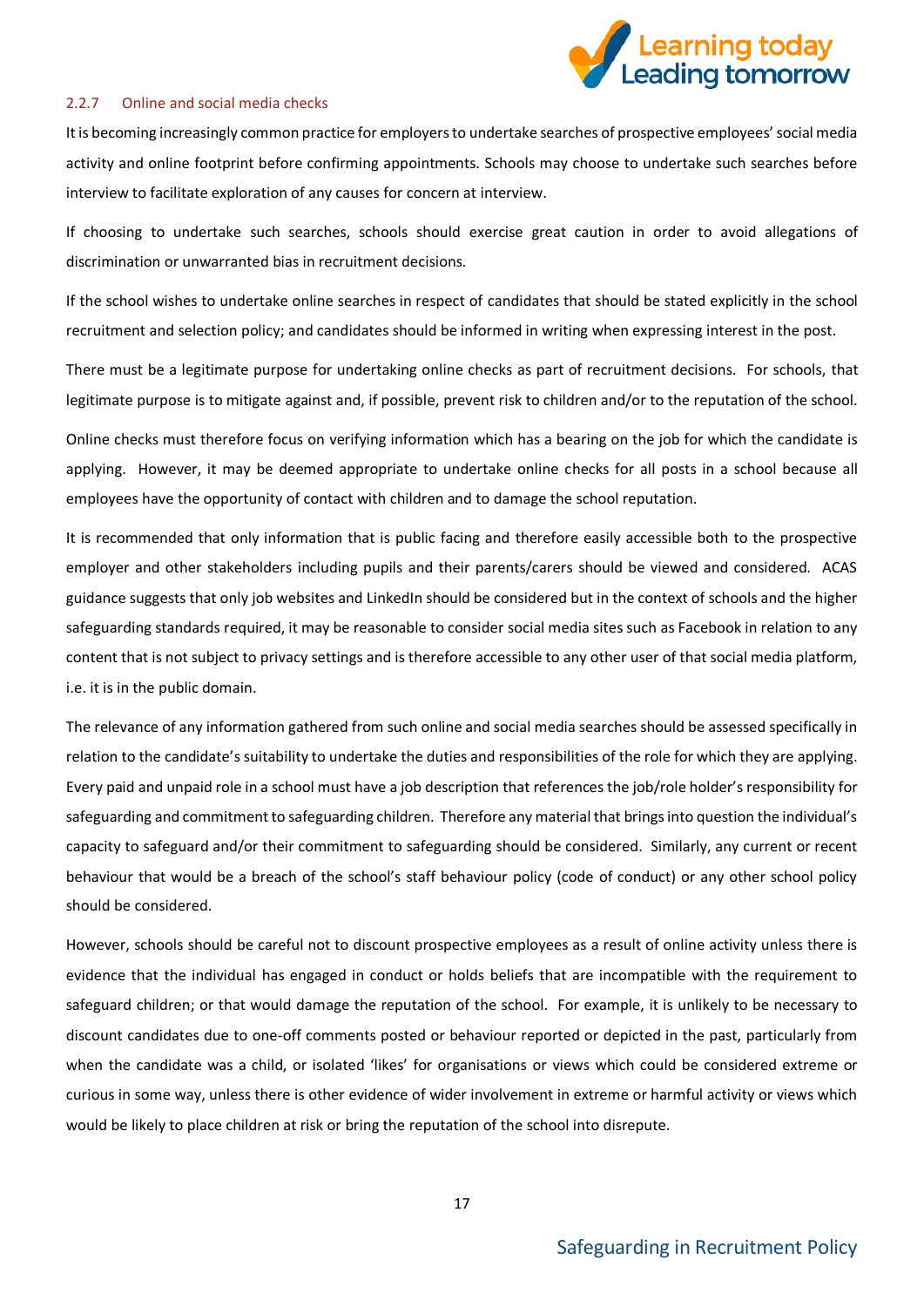![](_page_17_Picture_0.jpeg)

The school's privacy notice for applicants should confirm the stage in the recruitment process at which the employer proposes to consider information available on social media, who will see it, and how that information may be used to inform recruitment decisions.

It is very important that online and social media checks are never carried out prior to shortlisting. ICO guidance on vetting prospective employees is that it should take place at as late a stage as possible in the recruitment process. If the employer considers it proportionate to undertake such checks on shortlisted candidates then no assumptions should be made or conclusions reached before interview about any information found as a result of those checks; and candidates should be given a full opportunity at interview to make representations and answer any questions about how any information of concern that may have arisen from online checks might impact upon their suitability for the role and ability to fulfil the job description and person specification.

If the school decides to undertake online checks only in respect of preferred candidates after interview and in the event of an online search giving rise to a concern at that stage, the candidate would need to be invited back for a follow-up interview before a decision is made on whether to offer the role (or withdraw the offer if it has been made on a conditional basis). As above, the follow-up interview should provide the candidate with an opportunity to make representations and answer any questions about how any information of concern that may have arisen from online checks might impact upon their suitability for the role and ability to fulfil the job description and person specification.

### <span id="page-17-0"></span>2.3 Interview/Selection process

When short listing, the panel should also agree the structure of the interview and selection process. As a minimum, all candidates for posts subject to this policy should undertake a face to face interview with a panel consisting of at least two members. The interview should consist of an agreed framework of structured questions to be put to all candidates based upon criteria in the person specification.

As well as exploring candidates' skills, attributes to perform the role and relevant experience, every interview should include at least two value-based questions designed to explore the candidate's suitability for the role in relation to the safeguarding criteria in the person specification. Value-based questions should be an integral part of the interview and should not merely be added after the other interview questions in a tokenistic manner. They should be used to enable panel members to explore and probe candidates' motives, attitudes and behaviours in relation to safeguarding and working with children, including how they manage challenging situations and how they establish and maintain appropriate professional boundaries when working with children.

In addition to the agreed framework of questions, the panel should ask follow up questions to address any vagueness or areas of concern and to check its understanding in relation to candidates' attitudes towards children, child protection issues and motives for working with children

Furthermore, as highlighted above, the panel should agree and ask additional specific questions to address concerns or lack of clarity arising from individual candidates' application forms, gaps in employment history, frequent changes in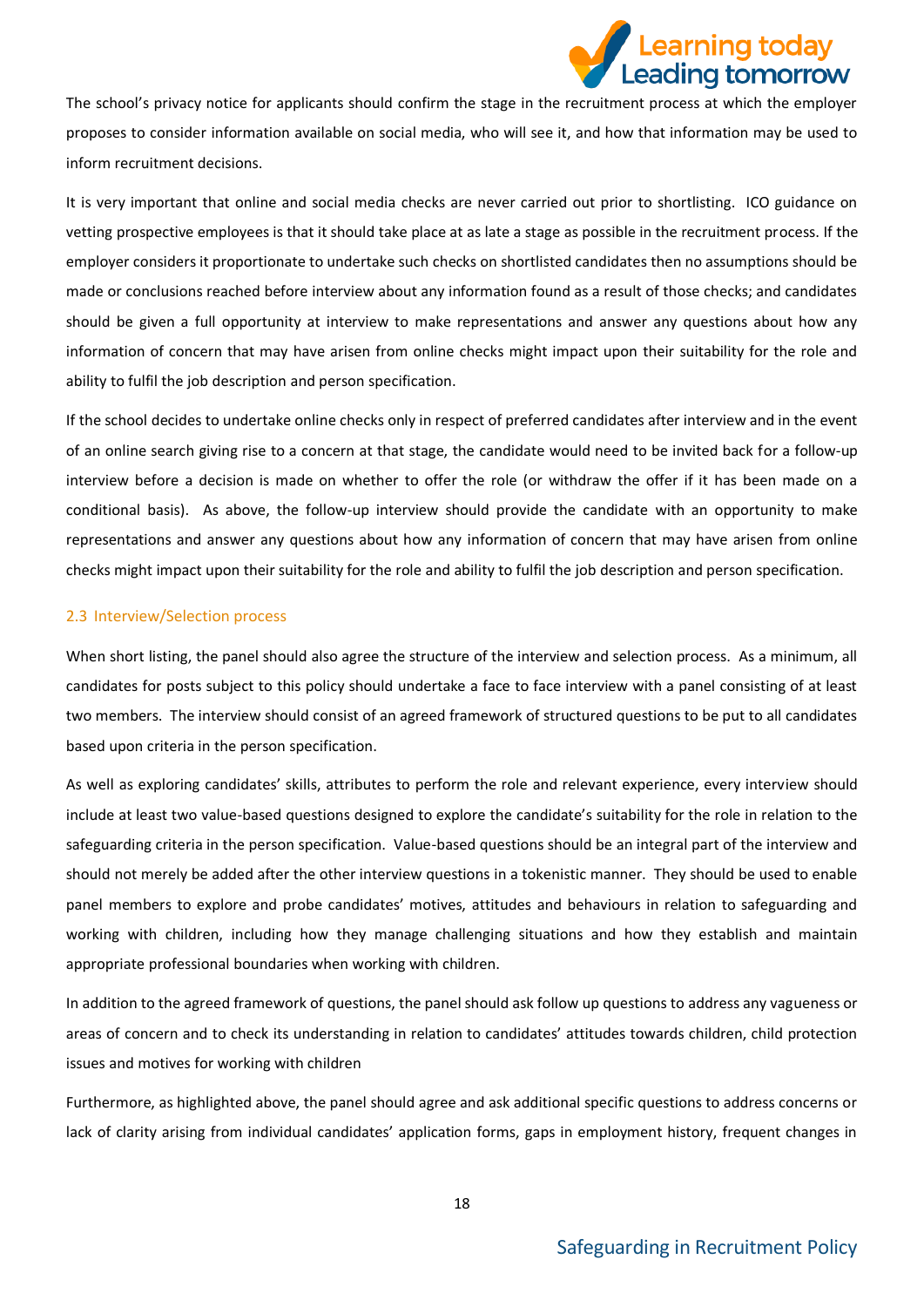![](_page_18_Picture_0.jpeg)

employment, references, self-disclosure of any criminal history and any concerns or issues arising from any online or social media searches that the school has decided to undertake.

The shortlisting panel should also consider whether or not any selection tools in addition to a face to face interview will be used. These may include meeting service users, group interview/exercise, written test etc.

Opportunities to observe candidates' interactions with pupils/students can be very informative in assessing their suitability for the role but the shortlisting panel will need to agree how other parts of the process in addition to the face to face interview will be assessed and scored, what weighting will be given to those scores and how the panel will receive feedback from pupils/students and other staff involved in the process.

The shortlisting panel should also give consideration to how pupils/students will be safeguarded and supported while in contact with candidates during the recruitment process.

The greater the number of candidates and the more complex the selection process, the more time, planning and organisation will be required to ensure the process runs efficiently, is safe for pupils/students and is fair to all candidates.

If it is possible to appoint an administrator to ensure the interview and selection process runs smoothly, that can be very helpful in ensuring that all candidates are greeted appropriately, documentation is checked and copies taken as necessary (e.g. identity documents to expedite pre-employment checks in the event that the candidate becomes a preferred candidate – copies for other candidates should be destroyed immediately or returned to the candidate), appropriate instructions are provided to all candidates and candidates are escorted from one part of the process to the next at requisite times.

### <span id="page-18-0"></span>2.3.1 Interviewing

The following are useful guidelines for selection panels when drawing up interview questions and conducting interviews:

- Questions and expected responses should be based on the person specification.
- Draw up a list of positive indicators, i.e. what the panel would expect a good candidate to say, and responses that would raise potential concerns. These cannot be exhaustive, should be a guide only, should be bespoke to the role and used to underpin selection decisions and as evidence of why a candidate is suitable or unsuitable for appointment.
- Agree a scoring system for assessing candidates' responses to all structured questions (e.g.  $5 =$  excellent;  $4 =$ good;  $3 = \text{fair}$ ;  $2 = \text{below average}$ ;  $1 = \text{poor}$ ).
- Clearly document candidates' responses and all panel decisions.
- Seek to enable every candidate to perform to the best of their ability by making them welcome, addressing comfort issues, providing clear instructions and explanations, providing typed copies of questions at the start of the interview etc.
- Ask open questions which invite longer responses, e.g. 'Tell me about…', 'Can you give me an example of…', 'How do you go about…'.
- Ask follow up questions and probe to check understanding.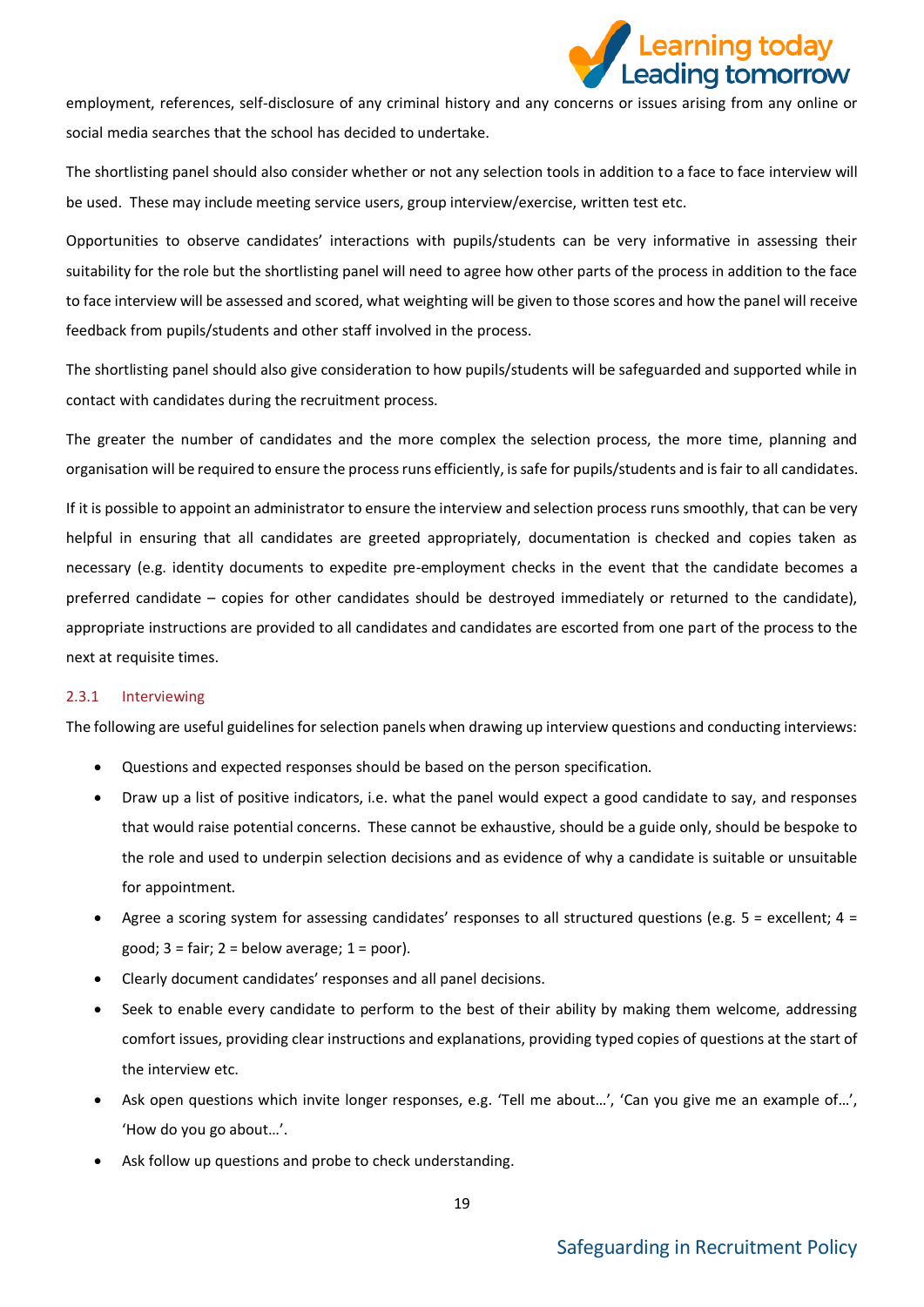![](_page_19_Picture_0.jpeg)

- Past behaviour is a good predictor of future performance.
- Avoid questions based on hypothetical situations but questions based on real scenarios can be very useful in exploring candidates' capacity to identify issues, challenges, complexities, priorities and their own values as well as what they would actually do. If using such questions, candidates should be asked specifically to identify and discuss those issues, challenges, complexities, priorities and values in relation to how they might respond to a scenario. They should never simply be asked 'What would you do if…?'
- When asking about practice experience, ask candidates what they have actually done, what was the situation, what was the action they took, was the result an effective or ineffective outcome?
- Beware of prejudices and discrimination. Panel members should challenge each other as necessary when discussing candidates' responses after the interview.

### <span id="page-19-0"></span>2.3.2 Areas of potential concern

When assessing candidates' suitability to work with children based on their responses in interview, panel members should be alert to the following areas of concern about a candidate:

- No understanding or appreciation of children's needs;
- Unrealistic/unreasonable expectations of children in relation to their age and stage of development;
- Candidate wanting the role to meet their own needs at the expense of the needs of children;
- Inappropriate language when talking about children;
- Unclear boundaries with children;
- Vagueness about their experiences and gaps in employment/ information;
- Unable to provide any examples to support what they say in interview;
- Reluctance/unwillingness to work as part of a team, comply with guidelines and/or within agreed frameworks/systems.

### <span id="page-19-1"></span>2.4 Pre-employment checks

In order to save time and as suggested in para. 82 above, candidates can be asked to bring evidence of their identity, other documents that will be required in order to process a DBS check, right to work in the UK and professional qualifications to interview.

*Keeping Children Safe in Education (DfE 2020)* requires schools to do all of the following when appointing new staff:

- Verify a candidate's identity, preferably from current photographic ID and proof of address. Identification checking guidelines can be found [here](https://www.gov.uk/government/publications/dbs-identity-checking-guidelines)
- obtain (via the applicant) an enhanced DBS certificate (including barred list information, for those who will be engaging in Regulated Activity) \*\*\*;
- obtain a separate Barred List check if an individual will start work in Regulated Activity before the DBS certificate is available;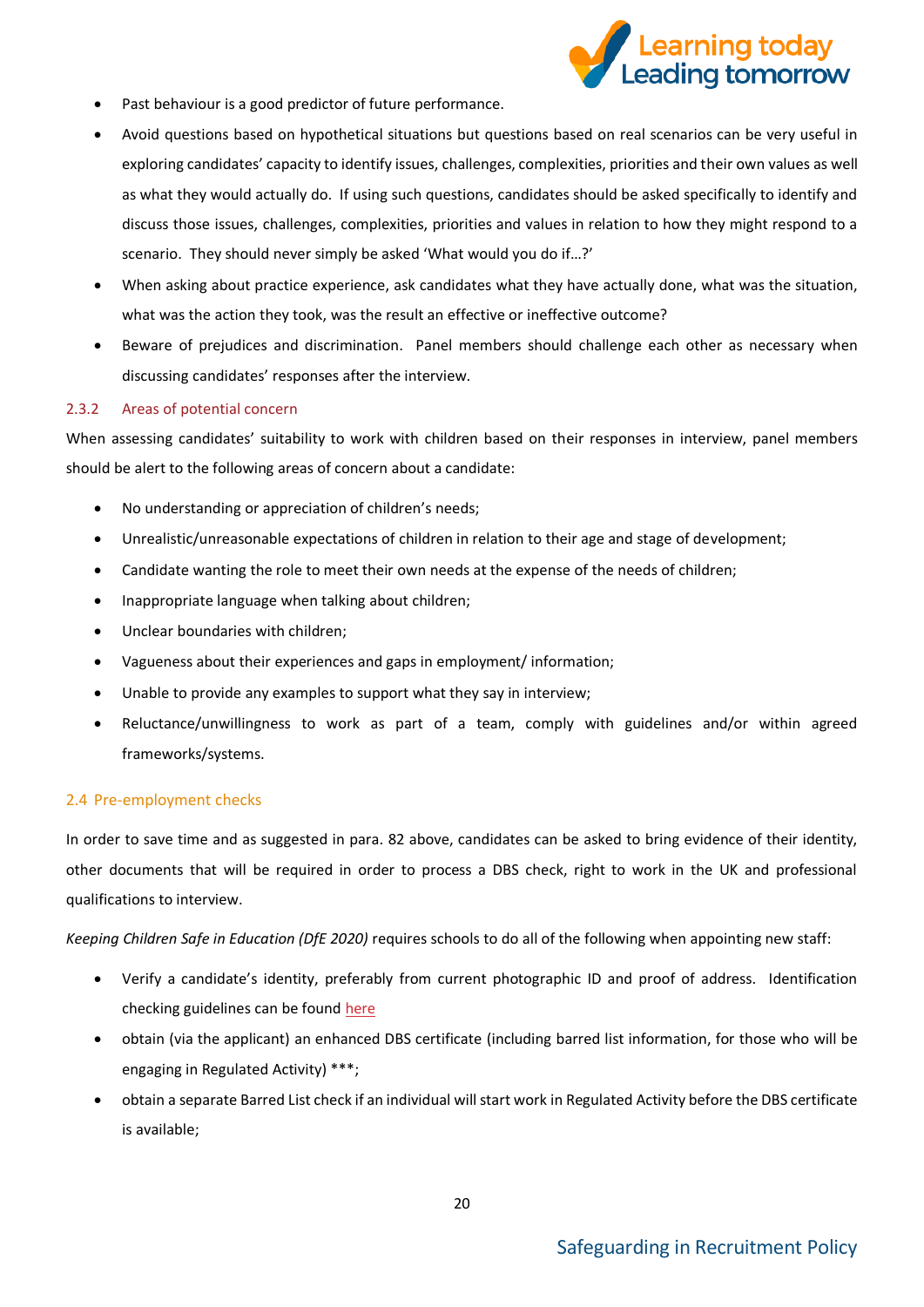![](_page_20_Picture_0.jpeg)

- verify the candidate's mental and physical fitness to carry out their work responsibilities. A job applicant can be asked relevant questions about disability and health in order to establish whether they have the physical and mental capacity for the specific role;
- verify the person's right to work in the UK. If there is uncertainty about whether an individual needs permission to work in the UK, then prospective employers, or volunteer managers, should follow advic[e here](https://www.gov.uk/check-job-applicant-right-to-work)
- if the person has lived or worked outside the UK, make any further checks the school or college consider appropriate; and
- verify professional qualifications, as appropriate. The Teacher Services' system should be used to verify any award of qualified teacher status (QTS), and the completion of teacher induction or probation.

In addition:

- schools must ensure that a candidate to be employed to carry out teaching work\* is not subject to a prohibition order issued by the Secretary of State, or any sanction or restriction imposed (that remains current) by the GTCE before its abolition in March 2012; and
- independent schools, including academies and free schools, must check that a person taking up a management position as described at paragraph 129 of *Keeping Children Safe in Education (DfE 2020)* is not subject to a section 128 direction\*\* made by the Secretary of State.

\*\* *Keeping Children Safe in Education 2020* also specifies that a section 128 direction disqualifies a person from holding or continuing to hold office as a governor of a maintained school.

\* The Teachers' Disciplinary (England) Regulations 2012 define teaching work as: planning and preparing lessons and courses for pupils; delivering lessons to pupils; assessing the development, progress and attainment of pupils; and reporting on the development, progress and attainment of pupils. These activities are not teaching work for the purposes of the regulations if the person carrying out the activity does so (other than for the purposes of induction) subject to the direction and supervision of a qualified teacher or other person nominated by the headteacher to provide such direction and supervision.

Verification of candidates' mental and physical fitness to do the job should not take place until after the job offer has been made. Schools will need to decide how this will be undertaken, e.g. completion of a health questionnaire to be considered by the occupational health medical adviser, letter from medical practitioner. However, the key principle is that only candidates selected as suitable for employment subject to pre-employment checks should be asked to participate in this process.

Staff in roles that constitute Regulated Activity are eligible for Enhanced Disclosure and Barring Service (DBS) checks in order to establish any previous criminal convictions plus other information held by the Police that is considered relevant by the Police; along with checks of the DBS Children's Barred List to establish that an individual is not barred from working with children.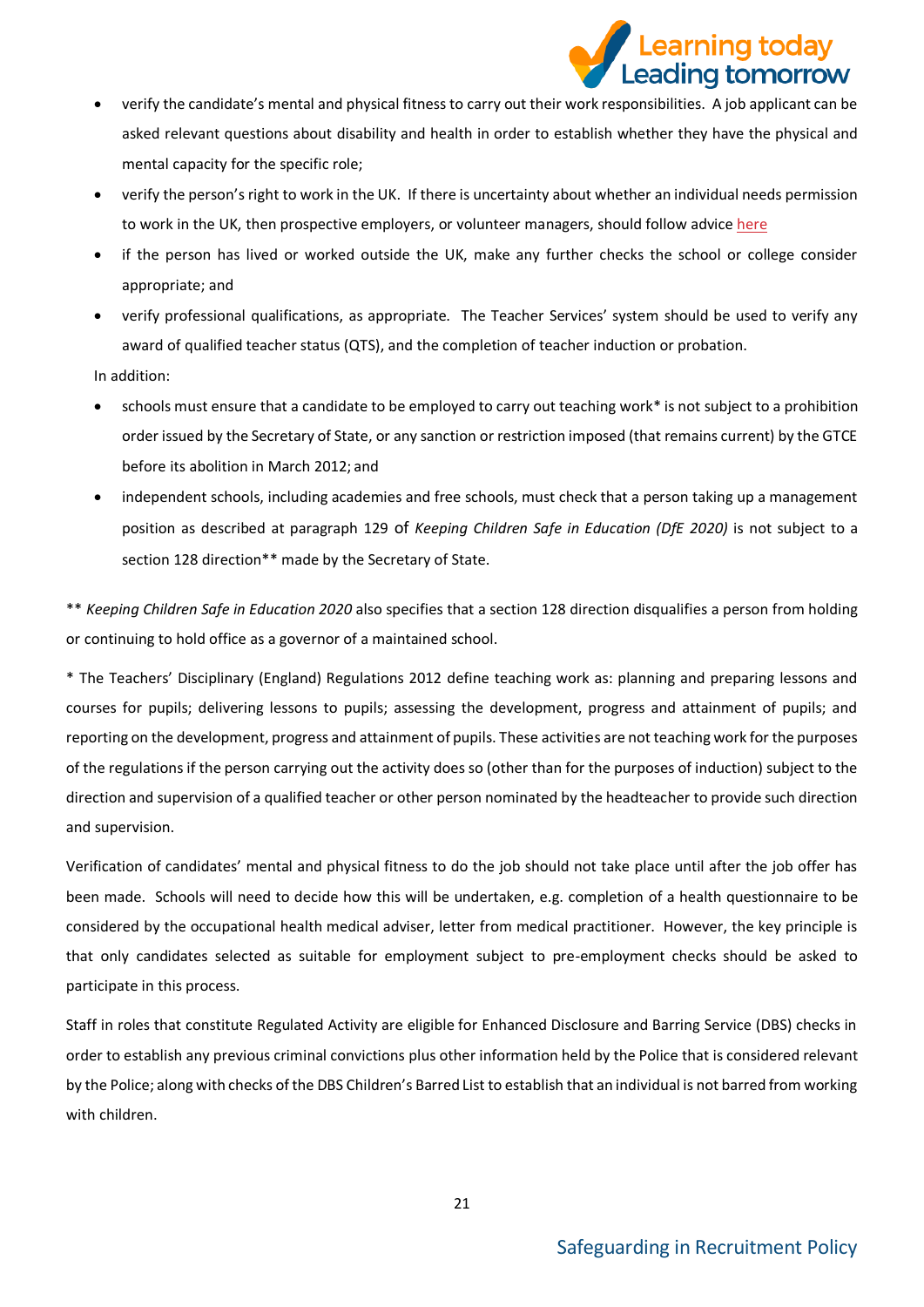![](_page_21_Picture_0.jpeg)

N.B. The DBS determines whether an adult should be barred from working with children or vulnerable adults. It maintains 'Barred Lists' of people barred from working with children and vulnerable adults. The two lists are not identical but some people are on both. The DBS lists replace the lists maintained by the former Independent Safeguarding Authority.

In the event that the post/role also involves work with vulnerable adults, a request for a Vulnerable Adults Barred List check would also be necessary.

The DBS also undertakes enhanced checks **without** checks of the Barred List and Standard checks, which are checks of the Police National Computer (PNC) records of convictions, cautions, reprimands and warnings only.

More information is available on th[e DBS website.](https://www.gov.uk/government/organisations/disclosure-and-barring-service/about)

When the DBS has completed its check of an applicant's PNC record and, if appropriate, whether or not they are on the Barred List, the relevant information will be recorded on a certificate (the DBS certificate) that is sent to the applicant. The applicant must show the DBS certificate to their potential employer before they take up post or as soon as practicable afterwards.

If a school allows an individual to start work in Regulated Activity before the DBS certificate is available then they should ensure that the individual is appropriately supervised and that all other checks, including a separate Barred List check, have been completed.

\*\*\* NB *Keeping Children Safe in Education* specifies that there is no requirement for a school to obtain an enhanced DBS certificate if, during a period which ended not more than three months before the applicant's appointment, the applicant has worked in a school in England in a post which brought them regularly into contact with children or young persons. However, if a decision is made not to obtain an enhanced DBS certificate, the school must still obtain a separate Barred List check.

**If an employer knows or has reason to believe that an individual is on the Children's Barred List, it commits an offence if it allows the individual to carry out any form of Regulated Activity. There are penalties of up to five years in prison if a barred individual is convicted of attempting to engage or engaging in such work**.

### <span id="page-21-0"></span>2.4.1 Regulated Activity

The full legal definition of regulated activity is set out in Schedule 4 of the Safeguarding Vulnerable Groups Act 2006 as amended by the Protection of Freedoms Act 2012. HM Government have produced a *factual note on [Regulated Activity](https://assets.publishing.service.gov.uk/government/uploads/system/uploads/attachment_data/file/550197/Regulated_activity_in_relation_to_children.pdf)  [in relation to Children.](https://assets.publishing.service.gov.uk/government/uploads/system/uploads/attachment_data/file/550197/Regulated_activity_in_relation_to_children.pdf)*

Regulated Activity includes:

• (a) teaching, training, instructing, caring for (see (c) below) or supervising children if the person is unsupervised, or providing advice or guidance on well-being, or driving a vehicle only for children,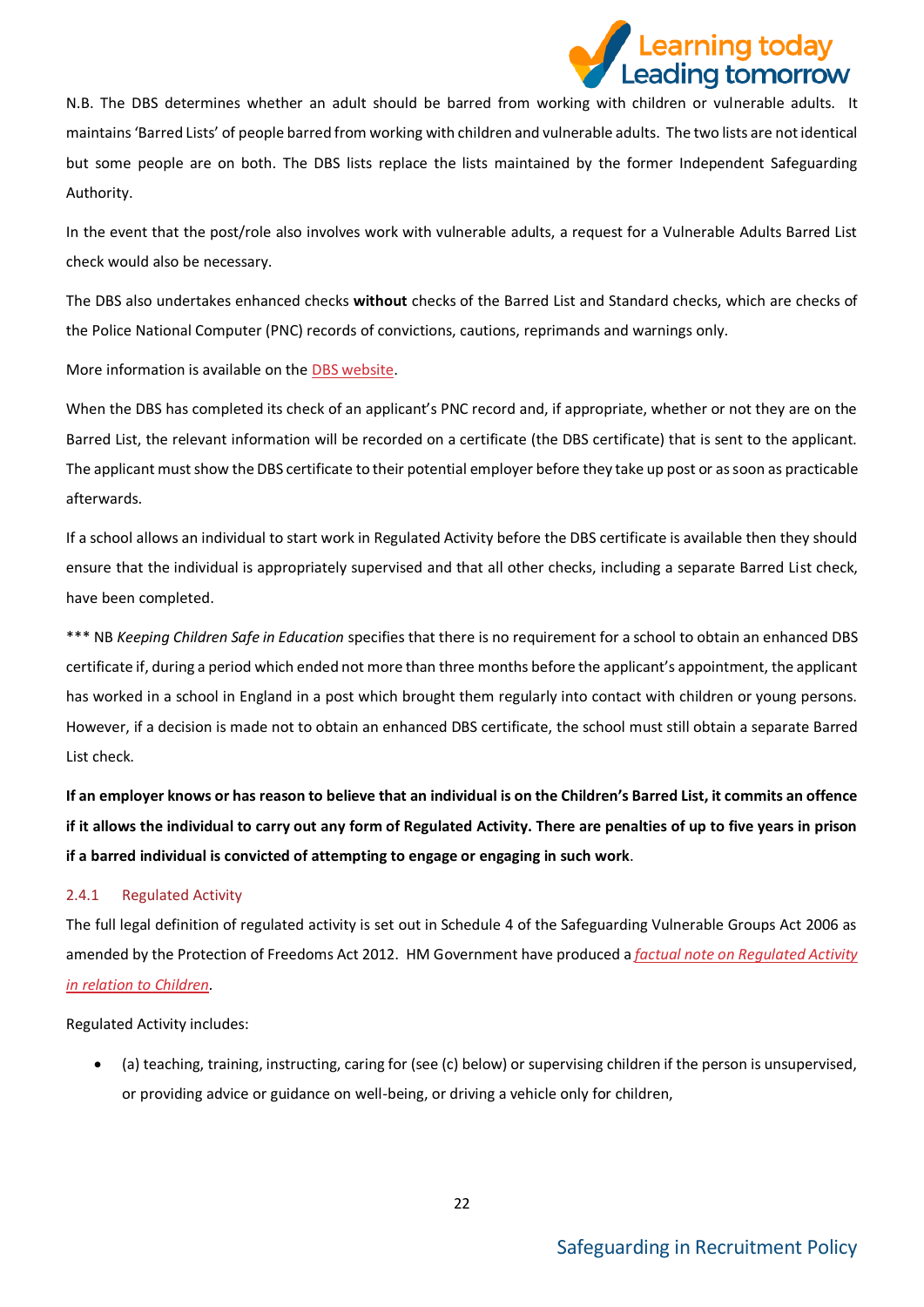![](_page_22_Picture_0.jpeg)

- (b) work for a limited range of establishments (known as 'specified places', which include childcare settings, schools and colleges), with the opportunity for contact with children, but not including work done by supervised volunteers
- Work under (a) or (b) is regulated activity only if done regularly, i.e. once per week or four times in a 30 day period. In addition, work under (a) is always regulated activity if it is ever undertaken between 2.00 a.m. and 6.00a.m. Some activities are always regulated activities, regardless of their frequency or whether they are supervised or not. These include:
	- (c) relevant personal care, or health care provided by or provided under the supervision of a health care professional

*personal care* includes helping a child - for reasons of age, illness or disability - with eating or drinking; or in connection with toileting, washing, bathing and dressing

*health care* means care for children provided by, or under the direction or supervision of, a regulated health care professional.

### <span id="page-22-0"></span>2.4.2 Volunteers and governors

Any volunteer role in a school that gives the individual undertaking the role unsupervised contact with children is deemed to be Regulated Activity and should therefore be subject to the same level of pre-employment checks including DBS checks with a Barred List check as an employed role.

All governors must and all volunteers who have regular or frequent contact with children (i.e. once or more per week or on more than three days in a 30-day period) should have an Enhanced DBS check; but that should only include a Barred List check where the governor or volunteer undertakes Regulated Activity.

### <span id="page-22-1"></span>2.4.3 Agency and third party staff

Schools that allow staff from third-party organisations (e.g. health professionals, peripatetic specialist teachers) to have regular direct contact with children on their premises and/or use the services of staff who are employed by external agencies (e.g. bank staff, supply teacher agencies) to care for or teach children must obtain **written notification** from the third-party organisation or agency that it:

- operates a safer recruitment policy and
- has carried out the checks on the individual who will be working at the setting/school/college that the setting/school/college would otherwise perform. Those checks must include a Barred List check prior to the individual commencing work at the setting/school/college.

Schools must also check that the person presenting themselves for work is the same person on whom the checks have been made.

### <span id="page-22-2"></span>2.4.4 Contractors

Schools who commission contractors to undertake work on site when children are present must ensure that any contractor, or any employee of the contractor, has been subject to the appropriate level of DBS check.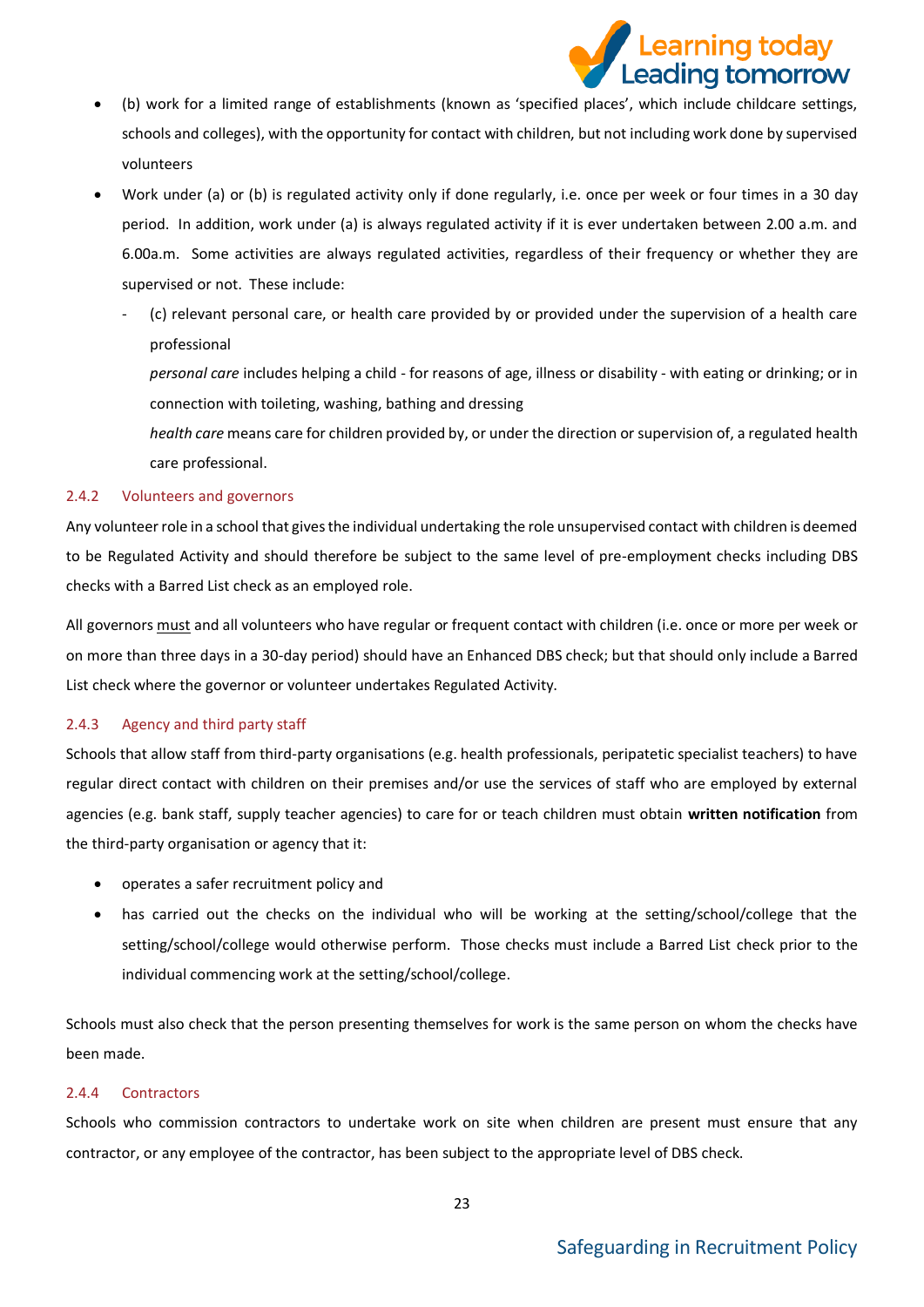![](_page_23_Picture_0.jpeg)

Schools will first need to determine whether the contractor and/or the contractor's employees will be engaging in Regulated Activity in order to decide what checks are required. Contractors engaging in Regulated Activity will require an enhanced DBS certificate (including Barred List information).

For all other contractors who are not engaging in Regulated Activity, but whose work provides them with an opportunity for regular contact with children, an enhanced DBS check (not including Barred List information) will be required.

In considering whether the contact is regular, it is irrelevant whether the contractor works on a single site or across a number of sites.

The key questions to ask in order to ascertain whether or not checks are required are:

- Does the activity give the opportunity for contact with children?
- Is the activity carried out regularly or frequently (i.e. once per week or more or on more than three days in a 30 day period)?

Schools must obtain written notification from the contractor that they have carried out DBS checks at the appropriate level and also that the contractor has seen their employees' DBS certificates. It is not necessary for the school to see the DBS certificate of an individual that the school does not employ.

Schools should ensure that contractors and their employees for whom appropriate DBS checks have not been undertaken are supervised at all times if they are going to have contact with children.

If a self-employed contractor has contact with children, the school should consider obtaining the DBS check because selfemployed people are not able to make an application directly to the DBS on their own account.

Schools should always check the identity of contractors and their employees on arrival at the school.

### <span id="page-23-0"></span>2.4.5 Relevance of criminal records

When assessing applicants' criminal records both in self-disclosures and DBS certificates, recruiting managers should consider any offences in terms of:

- nature, seriousness and relevance to the role applied for;
- how long ago the offence occurred;
- if it was a one-off or part of a history;
- circumstances of the offence being committed;
- changes in the applicant's personal circumstances since the conviction;
- country of conviction;
- subsequent decriminalisation of the offence;
- remorse and the applicant's sense of responsibility.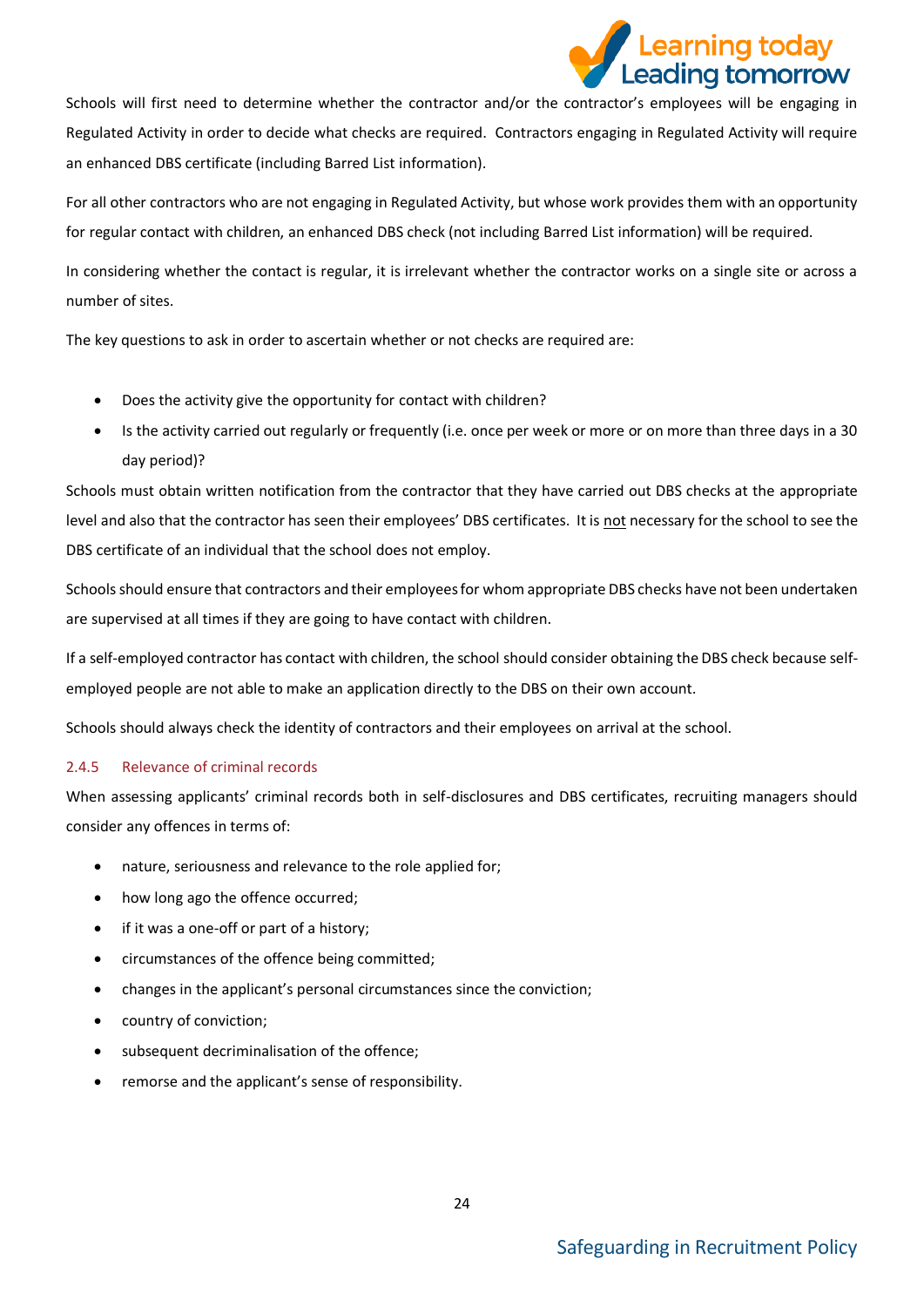![](_page_24_Picture_0.jpeg)

*Keeping Children Safe in Education 2020* specifies that schools must maintain a single central record (SCR) of preappointment checks. The checks are specified in regulations which are set out in *KCSiE*. The single central record must cover:

- all staff, including teacher trainees on salaried routes, agency and third party supply staff who work at the school; and
- for independent schools, all members of the proprietor body. In the case of academies and free schools, this means the members and trustees of the academy trust.

*KCSiE* specifies the **minimum information** that must be recorded. The templates depicted in Appendices 1 and 2 cover all of the minimum information and are readily available from Warwickshire County Council. There are a number of available SCR templates for schools to use and *KCSiE* is not prescriptive about the format of the SCR. It can be kept in paper or electronic form. Whilst there is no statutory duty to include on the SCR details of any other checks, schools and colleges are free to record any other information they deem relevant. For example, checks for childcare disqualification, volunteers, and safeguarding and safer recruitment training dates. *KCSiE* also states that schools and colleges may also wish to record the name of the person who carried out each check.

It is important to emphasise that *KCSiE* states that for agency and third party supply staff, schools and colleges must also include in the SCR whether written confirmation has been received that the employment business supplying the member of supply staff has carried out the relevant checks and obtained the appropriate certificates, and the date that confirmation was received and whether any enhanced DBS certificate check has been provided in respect of the member of staff. **This does not mean that schools should ask or expect to see the DBS certificate of an individual that the school does not employ**. The written confirmation is sufficient, along with checking that the individual presenting themselves for work at the school is the same person on whom the checks have been made.

### <span id="page-24-0"></span>**3. Induction**

Keeping Children Safe in Education (DfE 2020), highlights that:

- **All** staff should be aware of systems within their school or college which support safeguarding and these should be explained to them as part of staff induction. This should include the:
	- child protection policy;
	- behaviour policy;
	- staff behaviour policy (sometimes called a code of conduct);
	- safeguarding response to children who go missing from education;
	- role of the designated safeguarding lead (including the identity of the designated safeguarding lead and any deputies).
- Copies of the requisite policies as above and a copy of part one of *Keeping Children Safe in Education* should be provided to staff at induction
- All school staff have a responsibility to provide a safe environment in which children can learn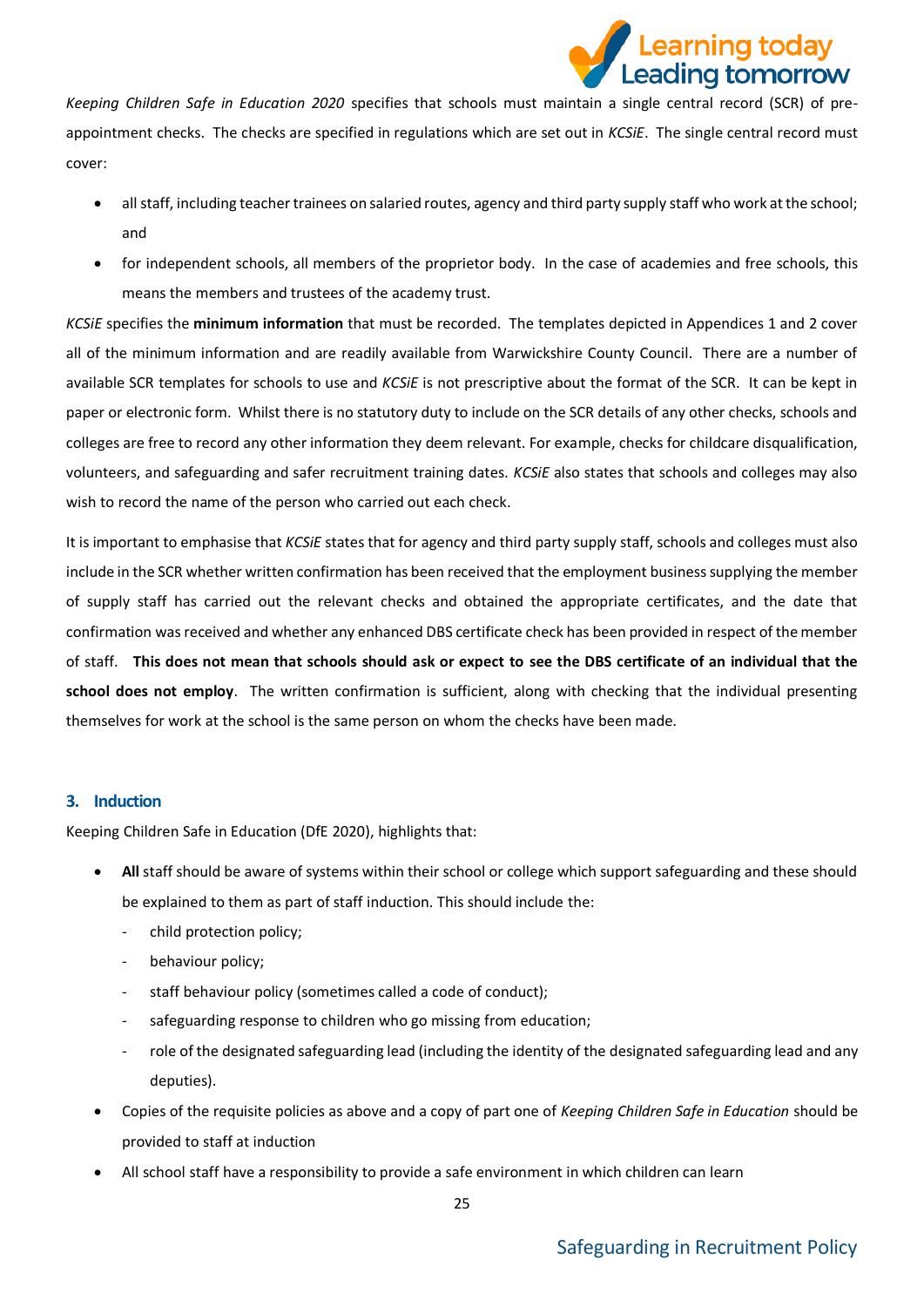# earning today. Leading tomorrow

- Staff working with children are advised to maintain an attitude of **'it could happen here'** where safeguarding is concerned. When concerned about the welfare of a child, staff should always act in the **best** interests of the child
- If staff have **any concerns** about a child's welfare, they should act on them immediately
- Headteachers should ensure that the policies and procedures adopted by governing bodies and proprietors, particularly concerning referrals of cases of suspected abuse and neglect, are followed by **all** staff
- Staff in schools are particularly important in safeguarding children as they are in a position to identify concerns early, provide help for children and prevent concerns from escalating
- Governing bodies and proprietors should ensure an appropriate **senior member** of staff, from the school **leadership team**, is appointed to the role of designated safeguarding lead. The designated safeguarding lead should take **lead responsibility** for safeguarding and child protection. This should be explicit in the role holder's job description
- Governing bodies and proprietors should ensure that all staff undergo safeguarding and child protection training (including online safety) at induction. The training should be regularly updated. Induction and training should be in line with advice from the local safeguarding partnership
- In addition, all staff should receive regular safeguarding and child protection
- updates (for example, via Email, E-bulletins, staff meetings) as required, and at least annually, to provide them with relevant skills and knowledge to safeguard children effectively
- **All** staff should be aware of their local early help process and understand their role in it
- **All** staff should be aware of the process for making referrals to children's social care and for statutory assessments under the Children Act 1989, especially section 17 (children in need) and section 47 (a child suffering, or likely to suffer, significant harm) that may follow a referral, along with the role they might be expected to play in such assessments
- **All** staff should know what to do if a child tells them he/she is being abused or neglected. Staff should know how to manage the requirement to maintain an appropriate level of confidentiality. This means only involving those who need to be involved, such as the headteacher (in the case of allegations against a member of staff or volunteer), designated safeguarding lead (or a deputy) and children's social care. Staff should never promise a child that they will not tell anyone about a report of abuse, as this may ultimately not be in the best interests of the child
- **All** staff should be aware of indicators of abuse, neglect and specific safeguarding issues as set out in paragraphs 21-34 of *Keeping Children Safe in Education 2020 s*o that they are able to identify cases of children who may be in need of help or protection. If staff are unsure, they should **always** speak to the designated safeguarding lead (or deputy)
- **All** staff should be clear as to the school policy and procedures with regards to peer on peer abuse
- The *Teacher Standards 2012* state that teachers, including headteachers, should safeguard children's wellbeing and maintain public trust in the teaching profession as part of their professional duties.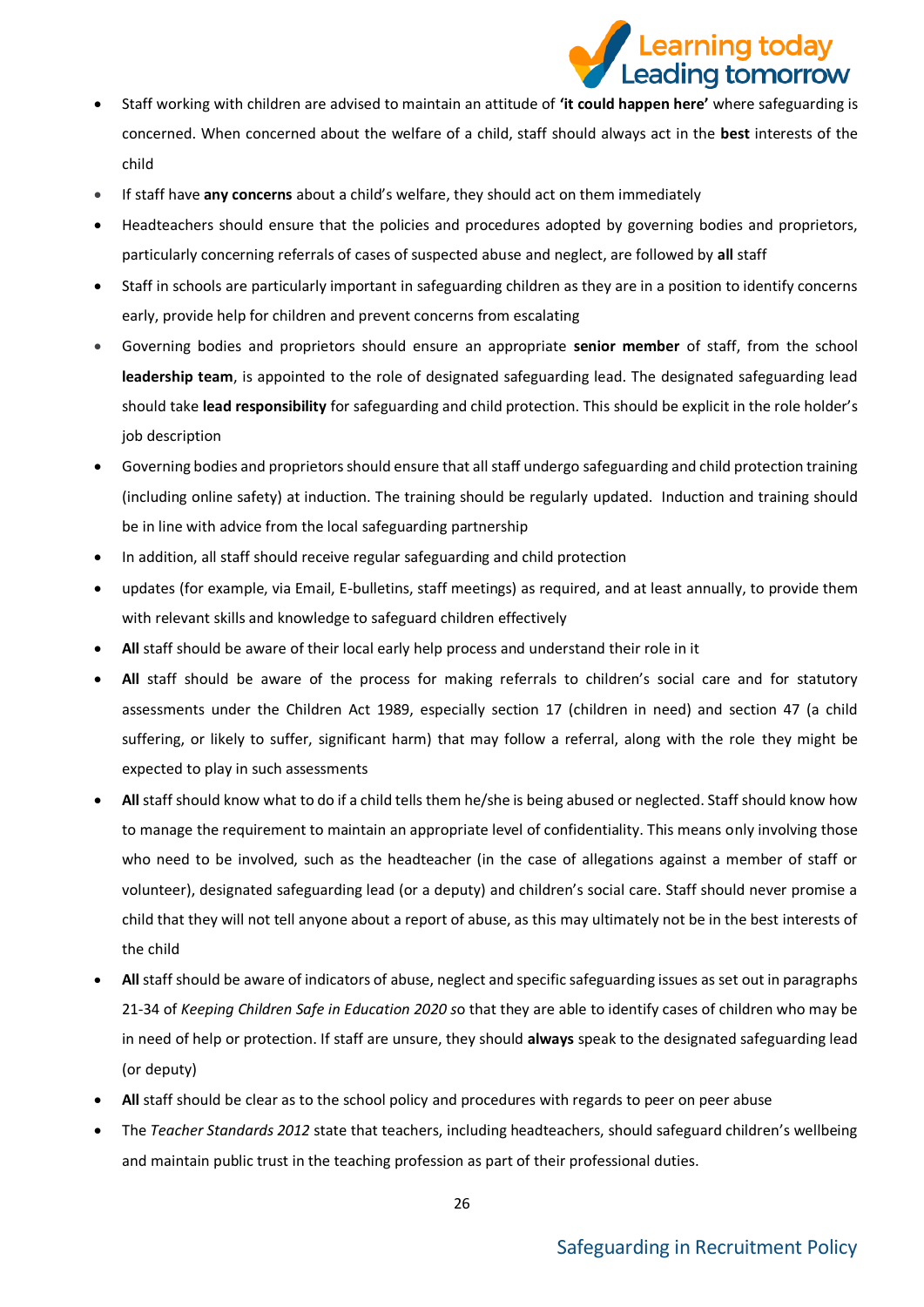![](_page_26_Picture_0.jpeg)

Furthermore, in accordance with *Working Together 2018*, all schools should have in place arrangements that reflect the importance of safeguarding and promoting the welfare of children, including:

- A culture of listening to children and taking account of their wishes and feelings, both in individual decisions and the development of services
- Clear whistleblowing procedures, which reflect the principles in Sir Robert Francis' Freedom to Speak Up Review and are suitably referenced in staff training and codes of conduct, and a culture that enables issues about safeguarding and promoting the welfare of children to be addressed
- Clear escalation policies for staff to follow when their child safeguarding concerns are not being addressed within their organisation or by other agencies
- Safe recruitment practices and ongoing safe working practices for individuals whom the organisation or agency permit to work regularly with children, including policies on when to obtain a criminal record check
- Appropriate supervision and support for staff, including undertaking safeguarding training
- Creating a culture of safety, equality and protection within the services they provide.

In addition, *Working Together* states that:

- employers are responsible for ensuring that their staff are competent to carry out their responsibilities for safeguarding and promoting the welfare of children and creating an environment where staff feel able to raise concerns and feel supported in their safeguarding role;
- staff should be given a mandatory induction, which includes familiarisation with child protection responsibilities and the procedures to be followed if anyone has any concerns about a child's safety or welfare;
- all practitioners should have regular reviews of their own practice to ensure they have knowledge, skills and expertise that improve over time.

The application of robust processes for induction, probationary periods, supervision, training and appraisal is therefore essential. The importance of safeguarding should continue to be highlighted throughout the cycle of an individual's employment.

Empowering and encouraging members of staff and volunteers to report concerns or allegations about the behaviour of others is essential in order to tackle inappropriate or abusive behaviour. Schools should therefore develop policies and practices that minimise opportunities for abuse and ensure its prompt reporting by promoting and maintaining an ongoing culture of vigilance and openness within the organisation.

### <span id="page-26-0"></span>3.1 Feature of a safer culture

- Open, no secrets
- Belief that 'it could happen here'
- Clear procedures for reporting concerns
- Support in raising concerns and commitment to take action
- Setting acceptable standards of behaviour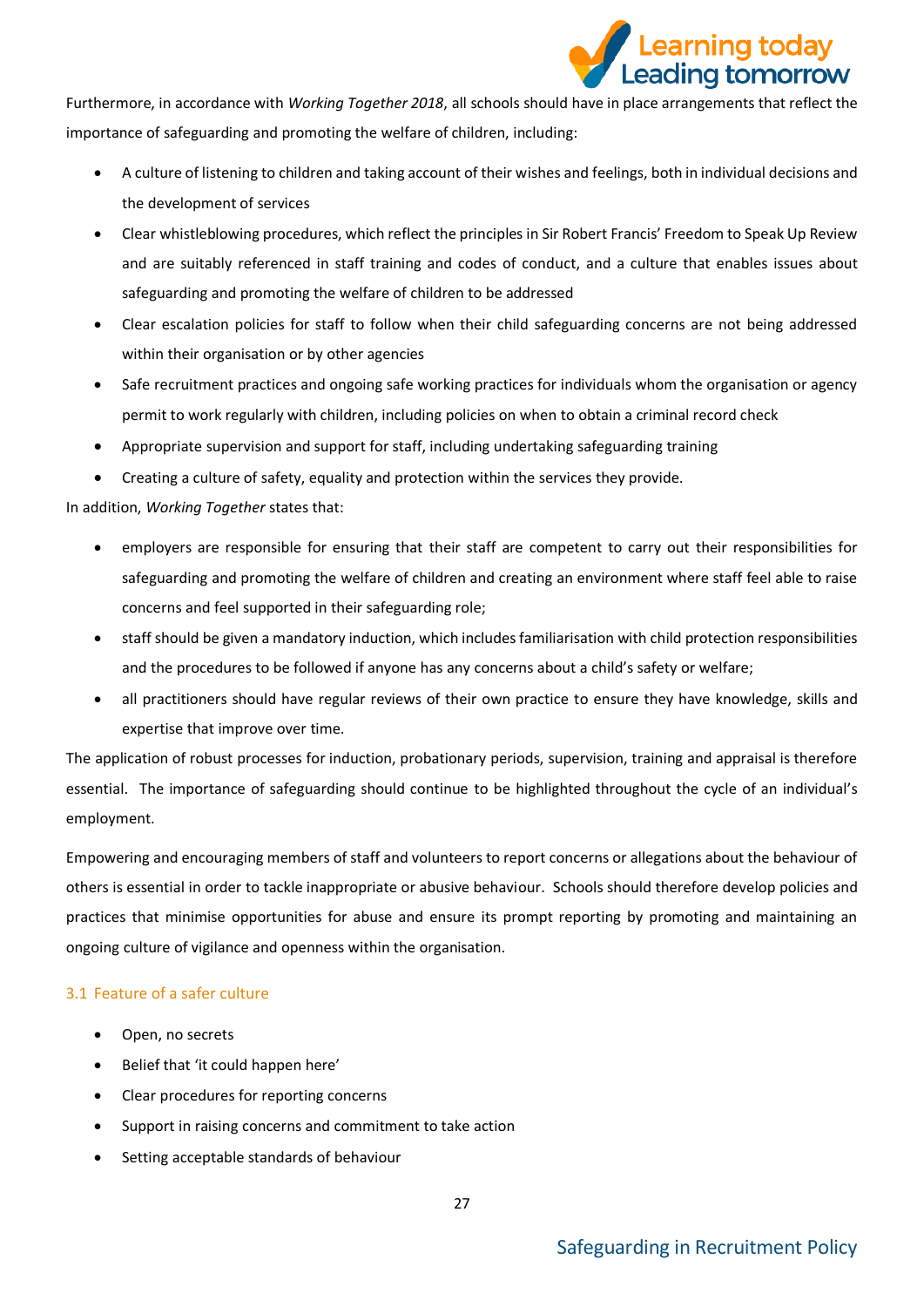![](_page_27_Picture_0.jpeg)

- Policies and procedures put into practice
- Induction and probationary periods
- Commitment to safeguarding and an ongoing culture of vigilance

The familiarisation with safeguarding and child protection responsibilities before any individual commences unsupervised work with children that all staff and volunteers should be given as part of their mandatory induction should specifically include:

- recognition of signs and symptoms of abuse and neglect (highlighting that children are abused and neglected by their parents/carers and by adults who are employed and volunteer to work with them);
- appropriate responses to disclosure of abuse or neglect by a child;
- procedures to be followed if anyone has any concerns about a child's safety or welfare, including the identity of the designated child protection officer within the agency or setting and the agency's whistle blowing procedure;
- the school staff behaviour policy or code of conduct, which makes explicit the standards of behaviour required of staff in order to safeguard children.

As highlighted in para 19 above, best practice would be for schools to provide a copy of the safeguarding and child protection policy as part of the information pack sent to all potential applicants prior to application. All new starters should certainly receive a copy of both the safeguarding and child protection policy and the staff behaviour (code of conduct) policy with their offer of employment or volunteering opportunity, with a clearly stated expectation that the new starter will have read both policies before commencing work.

New starters should then be given an opportunity to discuss and clarify any issues arising from the safeguarding and child protection and staff behaviour policies on their first day before they have any contact with children; and should be asked to sign a pro forma to confirm they have read, understood and agree to work in accordance with both policies.

Schools also need to ensure that all staff working with children – regardless of role – are informed about and provided with copies of other relevant policies and procedures in relation to safeguarding and promoting the welfare of children, such as:

- Behaviour management policy (which should include guidelines in respect of physical intervention and the use of force)
- Online safety
- Staff use of social media
- Whistleblowing (i.e. how to raise concerns about abuse or neglect of children by other staff/volunteers or conduct of staff/volunteers that places children at risk or undermines the organisation's safeguarding practice)
- Tackling bullying
- Intimate care
- Health and safety

Schools should ensure that their staff training strategies include the provision of safeguarding training for staff as part of their induction and regular refresher training thereafter.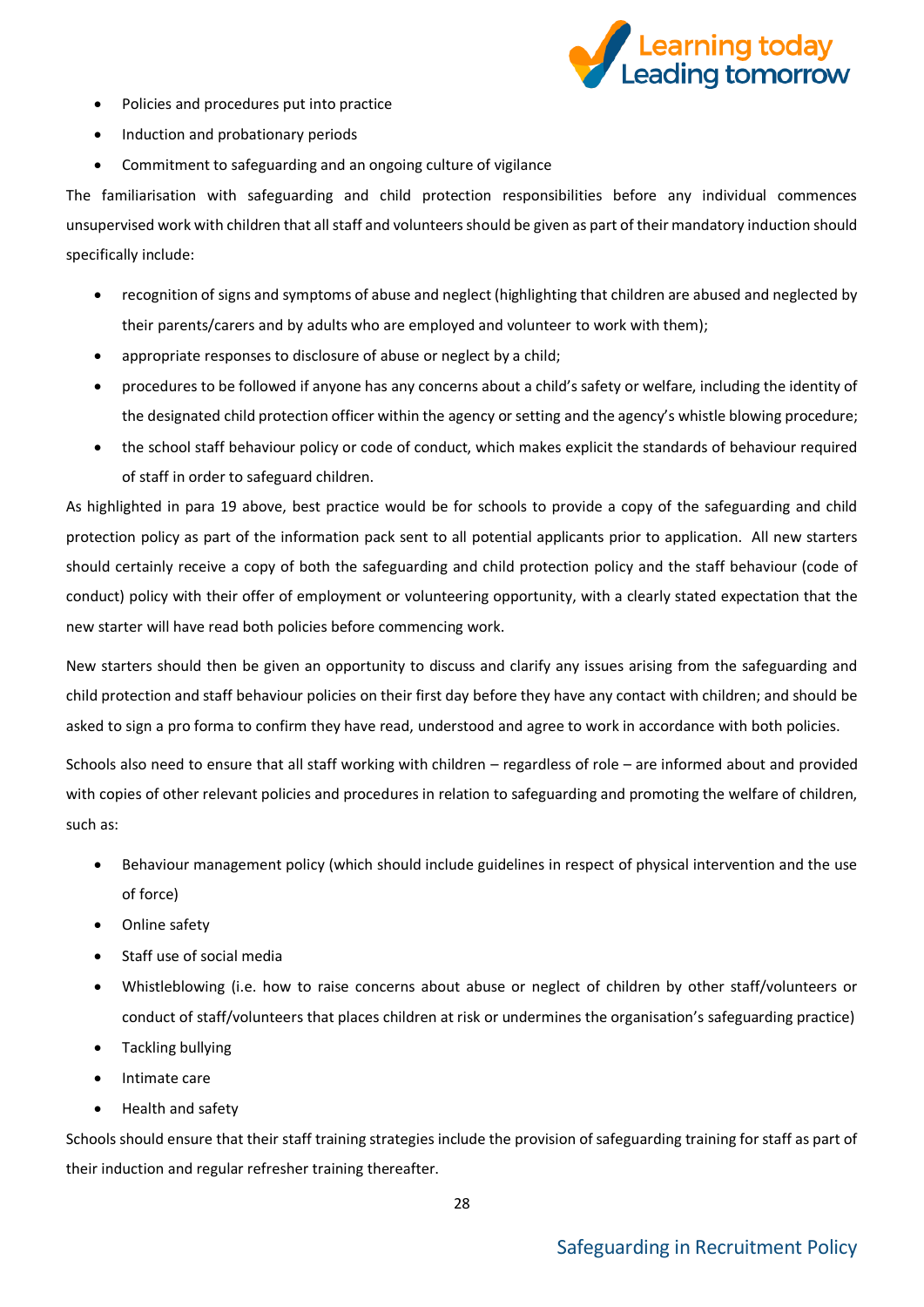![](_page_28_Picture_0.jpeg)

### <span id="page-28-0"></span>**4. Training**

*Keeping Children Safe in Education 2020* states that the designated safeguarding lead (and any deputies) should undergo training to provide them with the knowledge and skills required to carry out the role; and that this training should be updated at least every two years. In addition to formal training, the DSLs' knowledge and skills should be refreshed via e-bulletins, meeting other designated safeguarding leads or via reading about safeguarding developments at regular intervals, as required, and at least annually, to allow them to understand and keep up with any developments relevant to their role.

In order to highlight the importance of safeguarding to all staff and volunteers in all roles, the Warwickshire County Council Education Safeguarding Service (ESS) advises that focused training should be provided in different ways on an ongoing basis, possibly including thematic training sessions, discussions in staff team meetings, material provided on the school's online learning and resources platform for staff and the provision of guidance documents with a requirement that staff read them by identified dates.

Schools are also advised that all staff appointed to designated safeguarding lead roles access initial and refresher training provided by the ESS. The ESS also provides training for whole school staff groups, designated safeguarding governors and safer recruitment training by request.

Schools are encouraged to facilitate staff and volunteers accessing inter-agency training provided by the county council, Warwickshire Safeguarding and other reputable organisations in addition to single agency training.

### <span id="page-28-1"></span>4.1 Establishing and maintaining an ongoing culture of vigilance

Staff training should include regular reminders of the principles highlighted in Keeping Children Safe in Education that '**It could happen here**' and 'All staff and volunteers should feel able to raise concerns about poor or unsafe practice and **potential failures** in the school safeguarding regime, and know that such concerns will be taken seriously by the senior leadership team'. Those regular reminders will help to establish an ongoing culture of vigilance and promote the importance of staff reporting any breaches of the school staff behaviour policy (code of conduct) to the headteacher in order to maintain the school as a safe environment in which children can learn.

Training should address both how staff should record and report any such concerns; and to whom those reports should be addressed. Keeping Children Safe in Education indicates that the headteacher should be the recipient of such concerns. However, if a decision is made to devolve that responsibility to another school leader, that arrangement must be made explicit in induction, training and in the school safeguarding and child protection and staff behaviour policies.

Schools should also identify by name the individual to whom staff and volunteers should report any concerns in the absence of the headteacher or in the event that their concerns are about the headteacher. That named individual would ordinarily be the chair of governors/trustees but it could also be the safeguarding governor.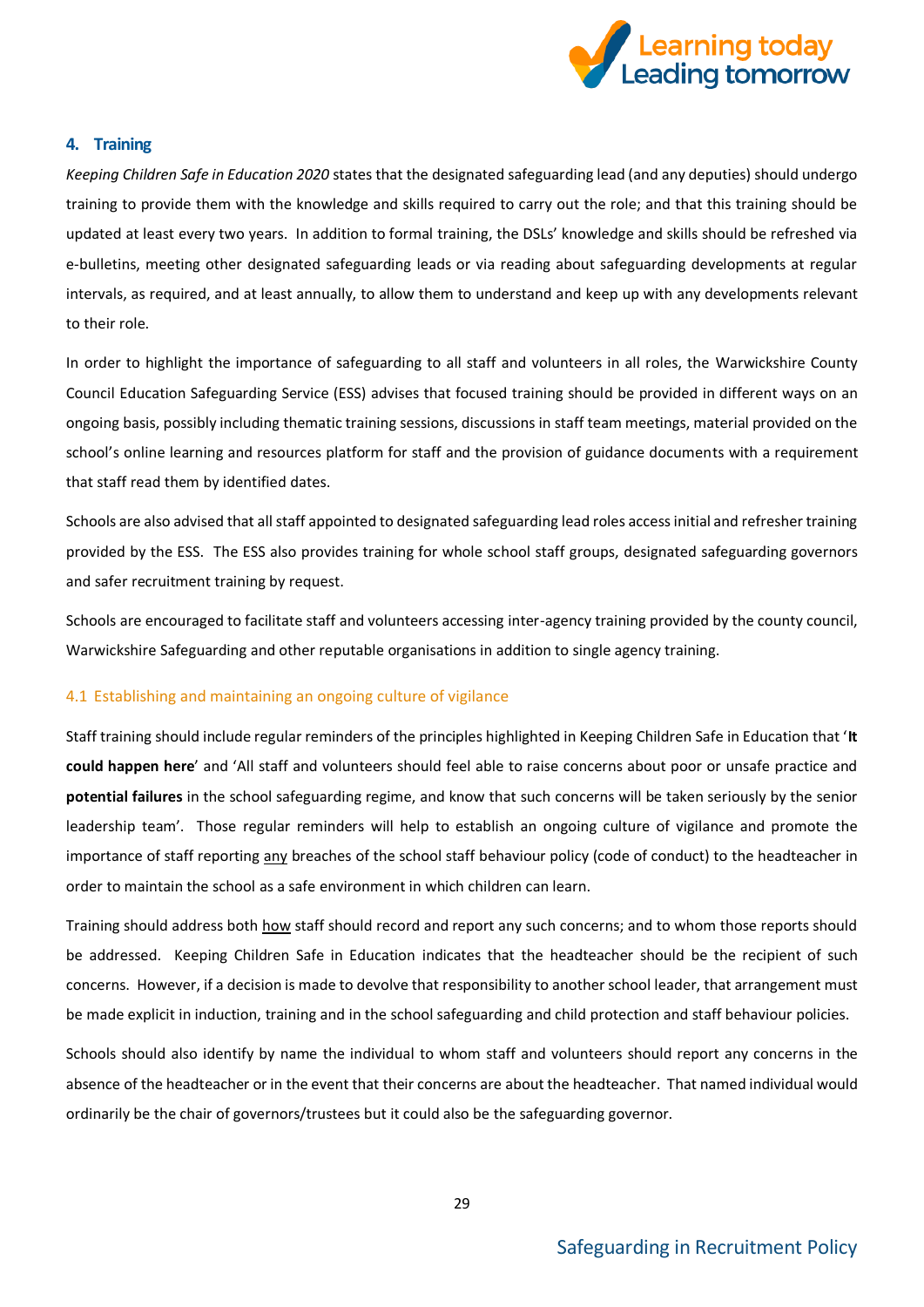![](_page_29_Picture_0.jpeg)

Furthermore, Keeping Children Safe in Education states that 'Where a staff member feels unable to raise an issue with their employer or feels that their genuine concerns are not being addressed, other whistleblowing channels may be open to them'.

For staff who do not feel able to raise concerns regarding child protection failures internally or who have concerns about the way a concern is being handled by their school, advice about raising such concerns is available fro[m the NSPCC.](https://www.nspcc.org.uk/what-you-can-do/report-abuse/dedicated-helplines/%20whistleblowing-advice-line/)

Staff can phone the NSPCC helpline on 0800 028 0285 from 8:00a.m.to 8:00p.m., Monday to Friday, or Email [help@nspcc.org.uk](mailto:help@nspcc.org.uk).

All staff and volunteers should therefore be provided with those contact numbers and addresses. They should also be provided with contact details for the Designated Officer in the Local Authority and the Education Safeguarding Service. Please refer to 'Managing allegations' below for further information about whistleblowing.

### <span id="page-29-0"></span>**5. Supervision and Appraisal**

In order to fulfil the requirements of *Working Together to Safeguard Children 2018* and *Keeping Children Safe in Education 2020*, schools should develop a policy for the supervision and appraisal of staff with specific reference to their safeguarding responsibilities.

*Keeping Children Safe in Education 2020* requires governing bodies and proprietors to appoint a designated safeguarding lead, who should be '*an appropriate senior member of staff from the school or college leadership team*'; and states that the DSL should take **lead responsibility** for safeguarding and child protection (including online safety), that this should be explicit in the role holder's job description, that the DSL should have the appropriate **status and authority** within the school to carry out the duties of the post and that they should be given the **time, funding, training, resources and support** to provide **advice and support** to other staff on child welfare and child protection matters.

KCSiE further specifies that, during term time, the designated safeguarding lead or a deputy should always be available (during school or college hours) for staff in the school or college to discuss any safeguarding concerns.

It is a matter for individual schools and the designated safeguarding lead to arrange adequate and appropriate cover arrangements for any out of hours/out of term activities.

The *Ofsted* guidance *Inspecting safeguarding in early years, education and skills settings (2020)* states that *'In settings that have effective safeguarding arrangements, there will be evidence of clear and effective arrangements for staff development and training in respect of the protection and care of children and learners'.* The guidance goes on to specify that such evidence will include that *'Staff and other adults receive regular supervision and support if they are working directly and regularly with children and learners whose safety and welfare are at risk'.* 

Warwickshire County Council seeks to support schools to meet these requirements by providing training for DSLs in reflective supervision.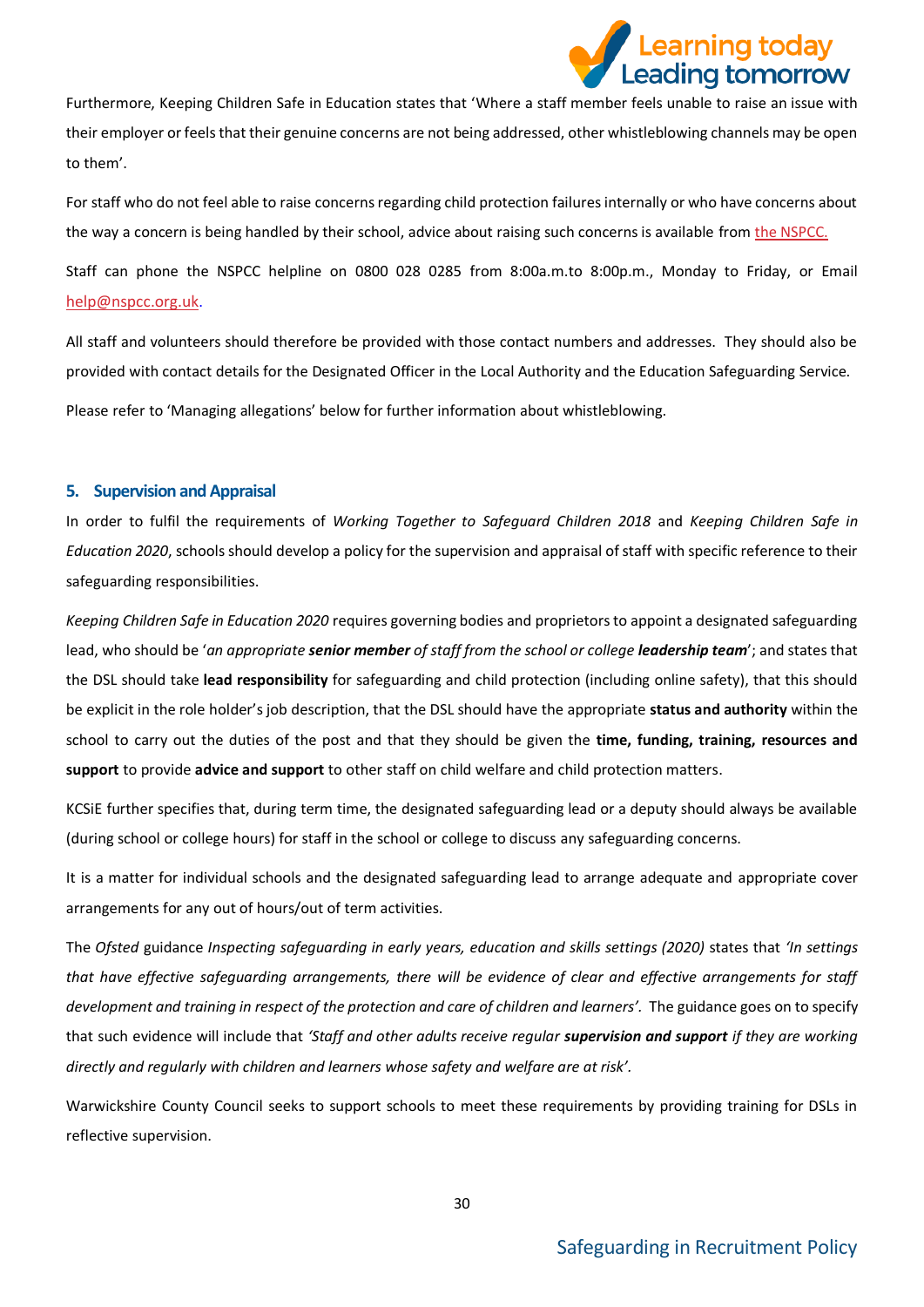## earning today. Leading tomorrow

It is recognised that education professionals and DSLs in particular are managing more complex, challenging and emotionally demanding situations in order to fulfil their statutory duty to safeguard and promote the welfare of children, making it increasingly challenging for DSLs to provide staff with appropriate professional advice, direction and robust professional challenge in order to ensure that children are safeguarded effectively by schools.

Earle, Fox, Webb & Bowyer (Research in Practice 2017) suggest that:

- A good supervisor is able to **contain** the supervisee's anxiety, stress and hopes to **model** the kind of relationship practitioners are expected to build with children and families.
- A supervision experience should enable the practitioner to walk away feeling **less anxious** than when they walked in, and with a **clearer view** of what the child, family and organization require, what actions are most likely to produce the **best results**, and **what to do next**.
- At its best reflective supervision offers a **safe space** for a practitioner to **slow down and think**, **explore**  possibilities, look for **meaning** and a way to **do their work well**.

'We need to foster resilience by providing staff with the scaffolding they need to get out there, work with the most vulnerable members of our society with the emotional intelligence and compassion that will make a difference. Relationships are at the heart of good practice and relationships must be at the heart of the way we supervise and manage as well' (Wonnacott, 2013).

### <span id="page-30-0"></span>5.1 Key function of reflective supervision in safeguarding

Reflective supervision is widely considered to have three inter-related functions:

- Line management
	- To ensure that safeguarding practice is competent, accountable and safe;
	- To ensure that safeguarding policies and procedures are followed appropriately;
	- To ensure that staff fully understand their roles, responsibilities and the scope of their professional duties in safeguarding children;
	- To provide reflective space for the purposes of analyzing ongoing concerns and specific incidents, assessing risk & need and providing a check and balance on decision making and planning in relation to safeguarding children.
- Professional development
	- To ensure that staff professional development needs with respect to safeguarding are considered and supported.
- Personal Support
	- To provide reflective space for the supervisee to discuss and work through the personal impact of the safeguarding role and responsibilities. This includes support to address the emotional impact of the work where required.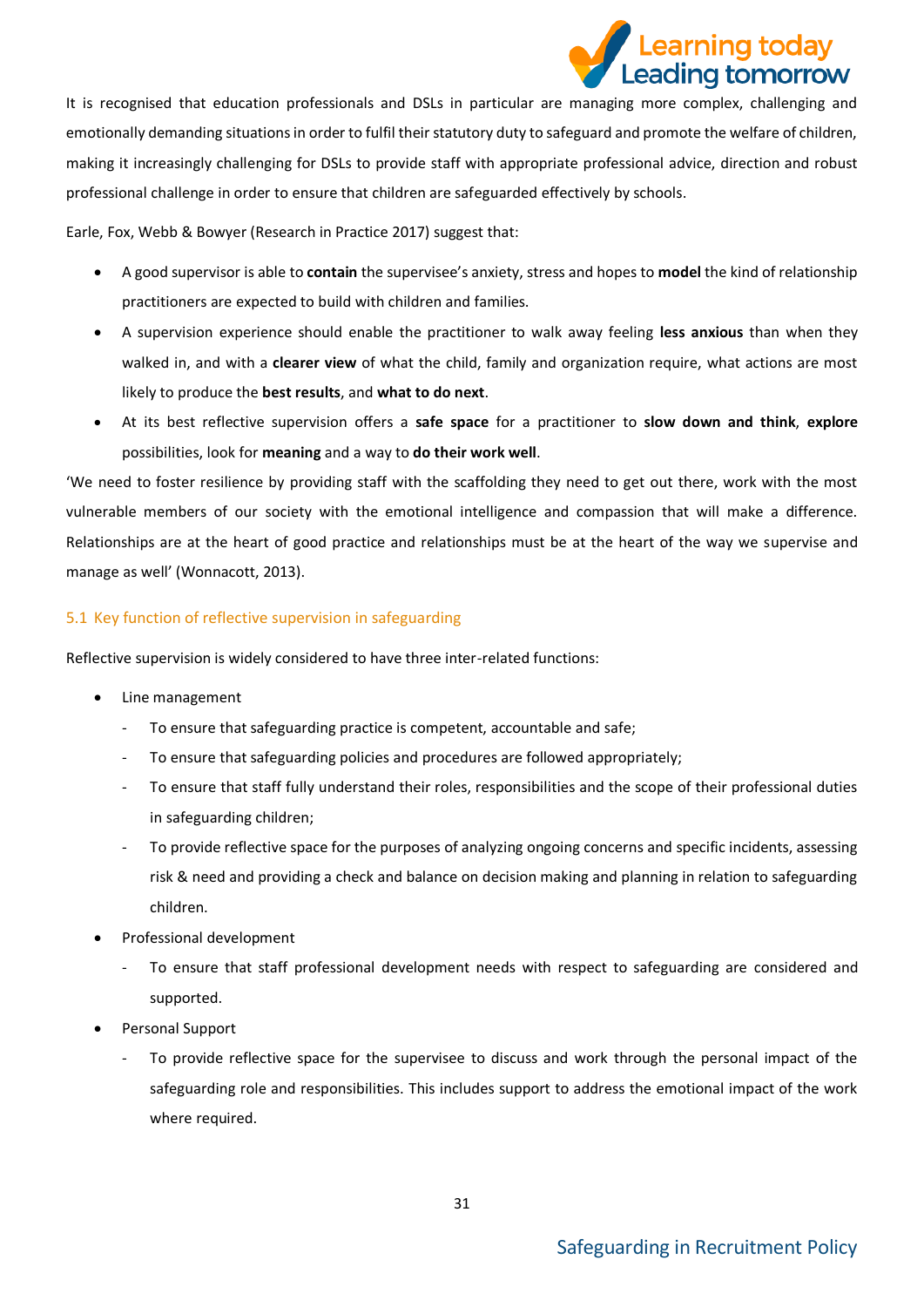![](_page_31_Picture_0.jpeg)

Effective reflective supervision involves a balance between all three elements, not always within one session, but certainly over the entire supervision process. It will support and strengthen the school's safeguarding culture, promoting and modelling the following indicators of a safe school:

- Children are listened to;
- Leaders model safe and respectful behaviour;
- Staff are open about discussing good and poor practice;
- Staff are empowered to challenge poor practice;
- Staff are aware and acknowledge that adults who may abuse or mistreat children may be in the employment of the school;
- Staff know about, understand and feel empowered to use whistleblowing procedures as and when appropriate;
- Blame only occurs in extreme circumstances;
- Staff are knowledgeable about the vulnerability of the children that they look after.

It is a matter for individual schools to decide how best to develop and embed the practice of reflective supervision but the following are some of the possible options:

- Structured DSL team (i.e. the DSL and all deputy DSLs) supervision meetings, providing opportunities for mutual support and safe professional challenge;
- Local consortia or multi-academy trust-based group supervision for DSLs;
- DSLs and headteachers accessing reflective supervision skills training in order to be better equipped to provide reflective supervision for other staff;
- External providers of individual supervision;
- External facilitators of school-based, consortia or trust-based group supervision;
- Creating opportunities for individual reflective supervision to explore very complex/stressful/challenging cases;
- Consideration of shared funding across local consortia or multi-academy trusts to provide individual and/or group supervision opportunities.

All reflective supervision meetings should be recorded by the supervisor; and signed and dated by both supervisor and supervisee.

All records of supervision are confidential and should be stored securely by the supervisor. They may be subject to inspection and audit.

Case decisions from supervision made in respect of individual children should be recorded on the individual child's child protection file and referenced in the chronology.

### <span id="page-31-0"></span>**6. Managing Allegations**

In accordance with *Working Together 2018* and *Keeping Children Safe in Education 2020*, all schools should have in place arrangements that include clear procedures for dealing with allegations against members of staff and volunteers.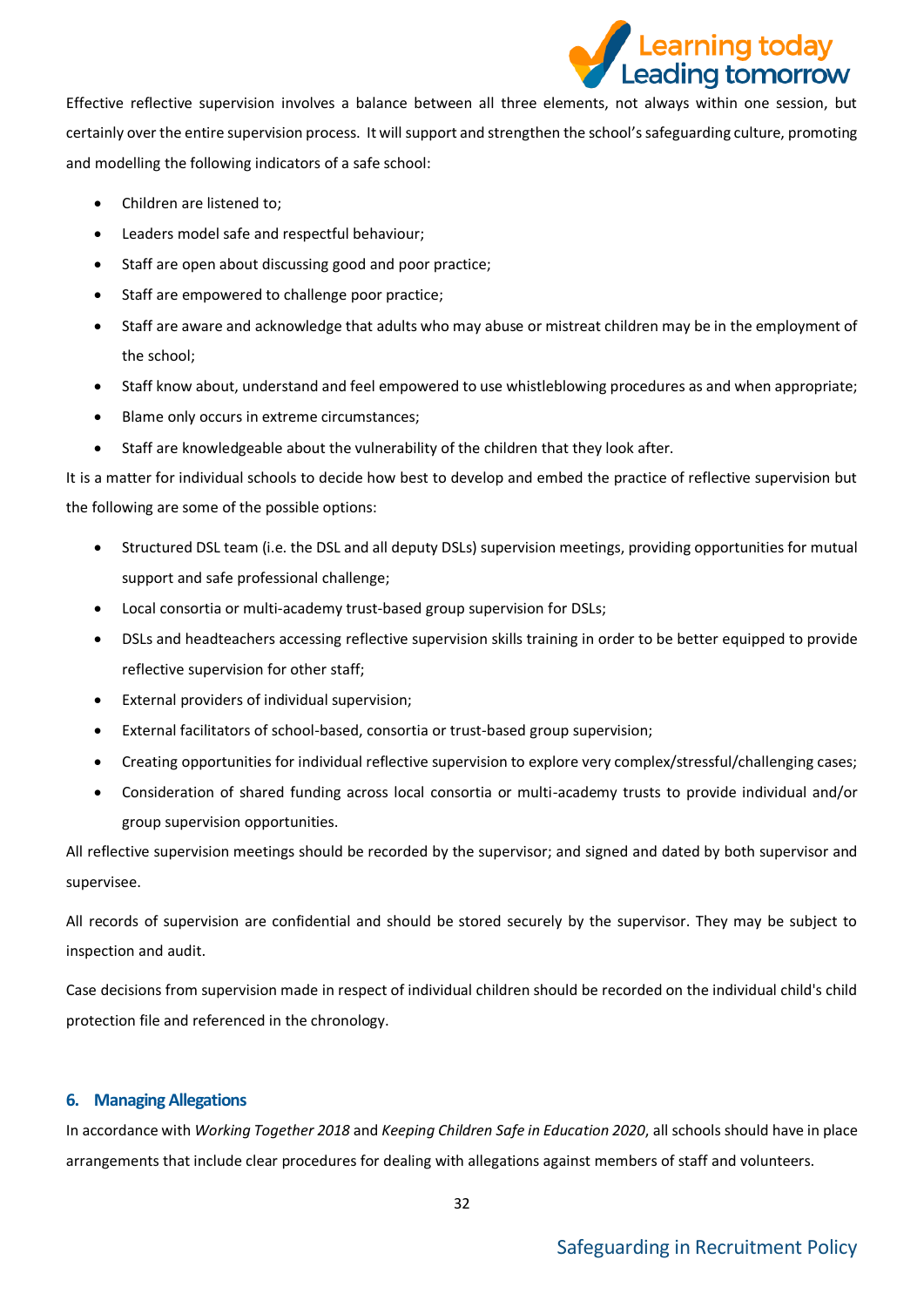![](_page_32_Picture_0.jpeg)

The school procedure must state that it relates to members of staff and volunteers who are currently working in the school regardless of whether the school is where the alleged abuse took place. Allegations against a teacher who is no longer teaching or another member of staff no longer in employment should be referred to the Designated Officer, subject to the same procedure in relation to allegations against a current member of staff, as set out below.

Schools must ensure that their procedures for dealing with allegations against members of staff and volunteers are consistent with Part Four of *Keeping Children Safe in Education 2020 a*nd Warwickshire Safeguarding's procedure *[Allegations Against Staff or Persons in Positions of Trust](https://www.safeguardingwarwickshire.co.uk/safeguarding-children/i-work-with-children-and-young-people/interagency-safeguarding-procedures)*.

Schools are encouraged to adopt the use of 'yellow forms' as a mechanism to support staff and volunteers to bring any breaches of the staff behaviour policy to the attention of the headteacher in order to ensure the headteacher is informed about any issues at the earliest opportunity and to give them the opportunity to intervene quickly to maintain the school as a safe environment for children and staff alike.

If used properly, yellow forms will facilitate early conversations by the headteacher with staff to prevent any issues developing to the point where serious misconduct occurs and children suffer abuse at school. As such, many yellow forms will not reach the threshold for referral to the Designated Officer. However, the headteacher should always seek advice from the Designated Officer and/or the Education Safeguarding Service if it is unclear whether a referral should be made to the Designated Officer.

As stated above, all early conversations in relation to alleged breaches of the school staff behaviour policy must be recorded and placed securely on the individual's personnel file.

*Working Together* states that a clear distinction should be made between an allegation, a concern about the quality of care or practice or a complaint. An allegation may relate to a person who works with children who has:

- Behaved in a way that has harmed a child, or may have harmed a child;
- Possibly committed a criminal offence against or related to a child; or
- Behaved towards a child or children in a way that indicates they may pose a risk of harm to children.

Any allegation should be reported immediately to the headteacher of the school unless the allegation relates to the headteacher, in which case staff should report the allegation to the chair of governors/chair of the management committee/proprietor or otherwise named governor or trustee (e.g. the safeguarding governor). The school must ensure that all staff have ready access to contact details for the chair of governors/chair of the management committee/proprietor or otherwise named governor/trustee.

As stated in the 'Training' section above, the headteacher must ensure that all staff are informed and reminded regularly about these reporting arrangements and responsibilities.

The Local Authority is required to appoint a Designated Officer (DO - formerly known as the LADO) to be involved in the management and oversight of individual cases. The DO provides advice and guidance to employers and voluntary organisations, liaising with the Police and other agencies and monitoring the progress of cases to ensure that they are dealt with as quickly as possible, consistent with a thorough and fair process.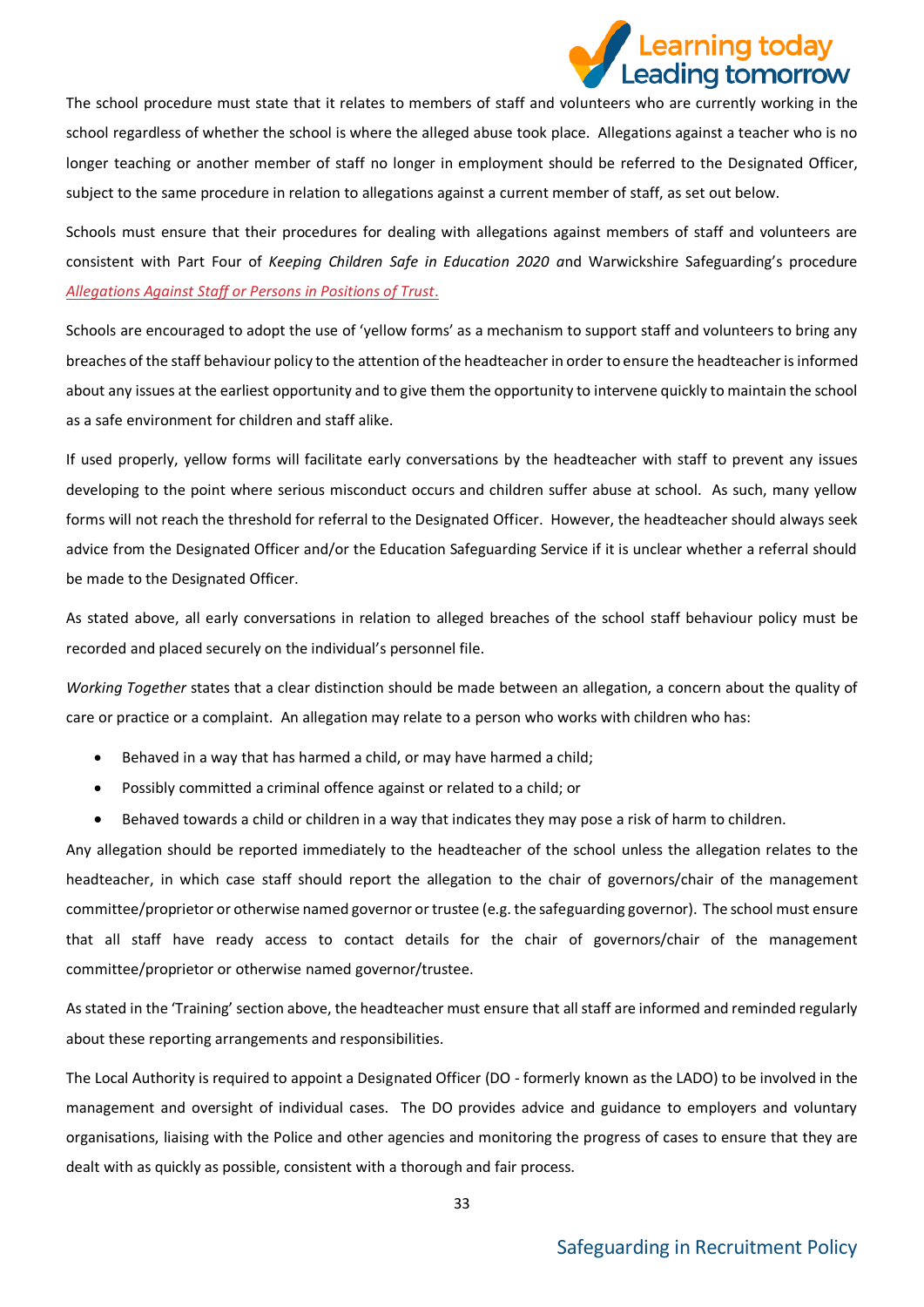![](_page_33_Picture_0.jpeg)

The DO should be informed within one working day of all allegations that come to the attention of the headteacher or chair of governors/chair of the management committee/proprietor/ otherwise named governor/trustee (known as the 'case manager') or that are made directly to the Police.

Schools should ensure they have effective policies for whistleblowing and the management of allegations that are consistent with part 4 of *Keeping Children safe in Education 2020 -* '*Allegations of abuse made against teachers and other staff*'.

As highlighted above, schools should ensure that all staff recognise the principle of 'It could happen here' and their responsibilities to report any concerns about the conduct of any adult that works with children that may constitute a risk to children. Any impediments/disincentives to appropriate reporting in order to safeguard children should be discussed openly and addressed as part of a safe and open culture.

If a school removes an individual (paid worker or unpaid volunteer) from work in a school (or would have, had the person not left first) because the person poses a risk of harm to children, the school's case manager must make a referral to the Disclosure and Barring Service. It is an offence to fail to make a referral without good reason.

### <span id="page-33-0"></span>**7. Determining future employment**

In order to complete the cycle of effective protection of children from potential abuse and neglect by staff and volunteers, it is essential that schools ensure that when their managers are asked to provide references, they are written with the following 4 objectives in mind:

- Deter unsuitable people from seeking employment or opportunities to volunteer to work with children and young people
- Reject applications from unsuitable people
- Prevent abuse and neglect of children by staff and volunteers;
- Identify incidents of abuse and neglect by staff and volunteers and respond appropriately

In particular, school leaders/managers should provide honest, objective and factual information in respect of any substantiated concerns about the applicant's practice with children and any disciplinary action taken in relation to those substantiated concerns including outcomes and any sanctions imposed.

This requirement highlights the importance of managers addressing concerns with employees and volunteers as early as possible and maintaining a clear record of all such discussions. The use of 'yellow forms' will assist this practice. It is essential that school leaders/managers create and retain securely clear records of discussions undertaken in the context of day to day management and supervision, as well as formal investigation and disciplinary processes.

School leaders/managers should refer to their supervision, whistleblowing and management of allegations policies and ensure these are consistent with *Working Together 2018* and other relevant government guidance.

Schools should make it clear to all members of staff - including other members of the school leadership team, designated safeguarding leads and heads of department - that no references should be provided in the name of the school without